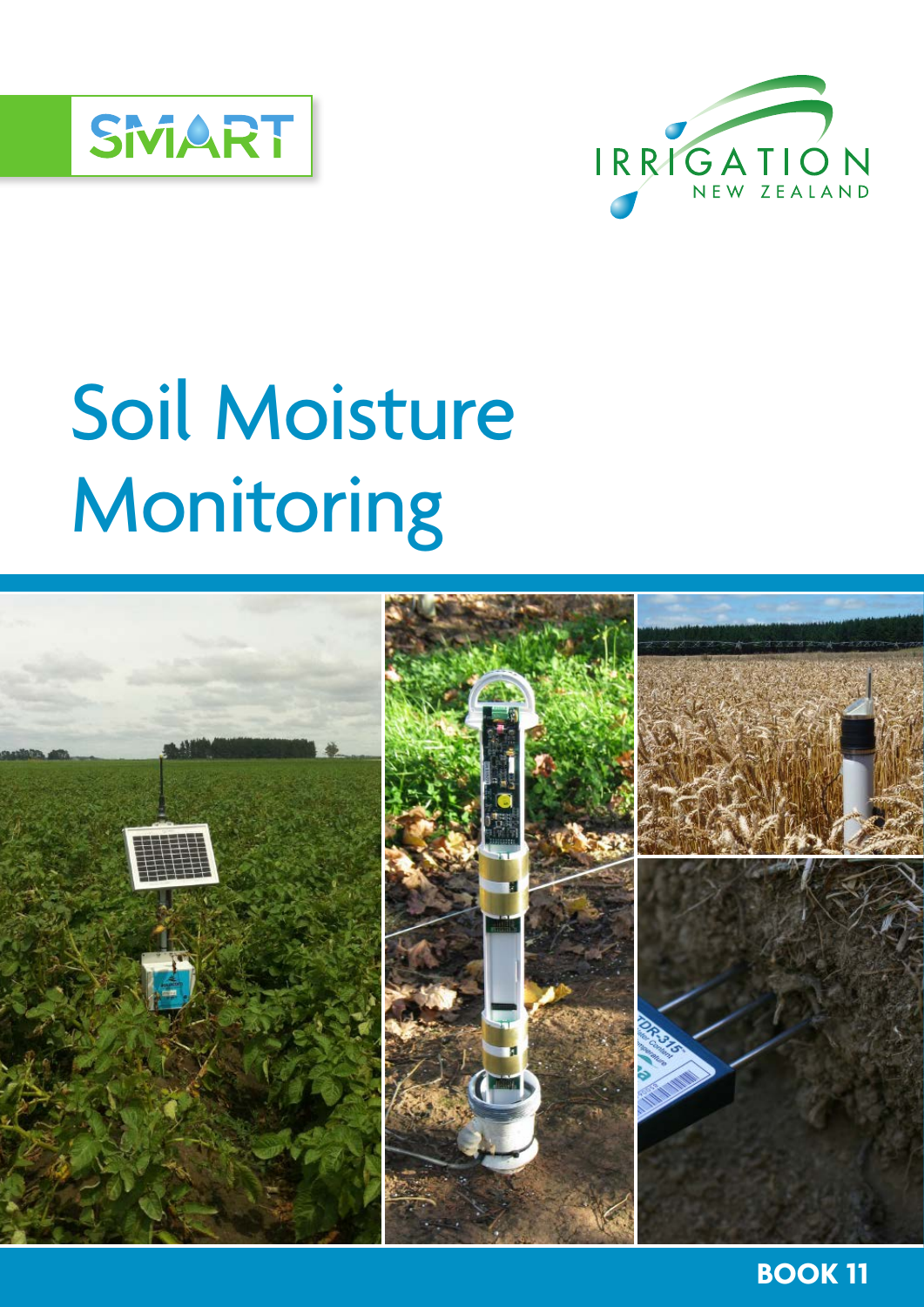

**Contents** 

|      | Using soil moisture monitoring for irrigation                  | 1                 |
|------|----------------------------------------------------------------|-------------------|
| 'n   | Soil moisture monitoring technologies                          | $\overline{2}$    |
|      | Selecting the right soil moisture monitoring option            | 2                 |
|      | How do I install a soil moisture sensor?                       | $\overline{4}$    |
|      | How many soil moisture sensor sites do I need?                 | 4                 |
|      | Where do I install soil moisture sensors?                      | 5                 |
| rtis | Do I need to field calibrate my sensor?                        | 7                 |
| ch,  | What are the options to capture data from my sensor?           | 8                 |
| it,  | How do I interpret the data?                                   | 8                 |
|      | Good and Best Management Practice for soil moisture monitoring | 10                |
|      | Guide to purchasing and locating soil moisture sensors         | 11                |
| 16   | What information do I need from soil moisture monitoring?      | 11                |
|      | How labour intensive is the device?                            | $12 \overline{ }$ |
|      | How user friendly is the information?                          | 12                |
|      | What level of accuracy and precision do I need?                | 13                |
|      | Does soil type affect my choice?                               | 13                |
|      | Does the irrigation system limit my choice?                    | 13                |
|      | Does crop type limit my choice?                                | 13                |
|      | What other factors affect my choice?                           | 14                |
|      | How durable is the product?                                    | 14                |
|      | How much maintenance will it need?                             | 14                |
|      | Can I afford it?                                               | 15                |
|      | What are my next steps?                                        | 15                |
|      | Soil moisture monitoring methods                               | 16                |
|      | Gravimetric soil moisture determination                        | 16                |
|      | Neutron moderation                                             | 17                |
|      | Dielectric methods                                             | 18                |
|      | Soil matric potential                                          | 21                |
|      | Heat dissipation                                               | 23                |
|      |                                                                |                   |

This book is part of a series providing a comprehensive training resource for irrigatic industry participants in New Zealand.

It provides a comprehensive resource for soil moisture monitoring in New Zealand.

Compiled by: Birendra KC, Steven Breneger, Andrew Cu with support from AgResear Fruition Horticulture, Harves Electronics, Hydroservices, Landcare Research, Plant & Food Research, Streats Instruments, and Water Supply Products.

© Irrigation New Zealand 2016



RESEARCH AND DEVELOPMENT TRUST

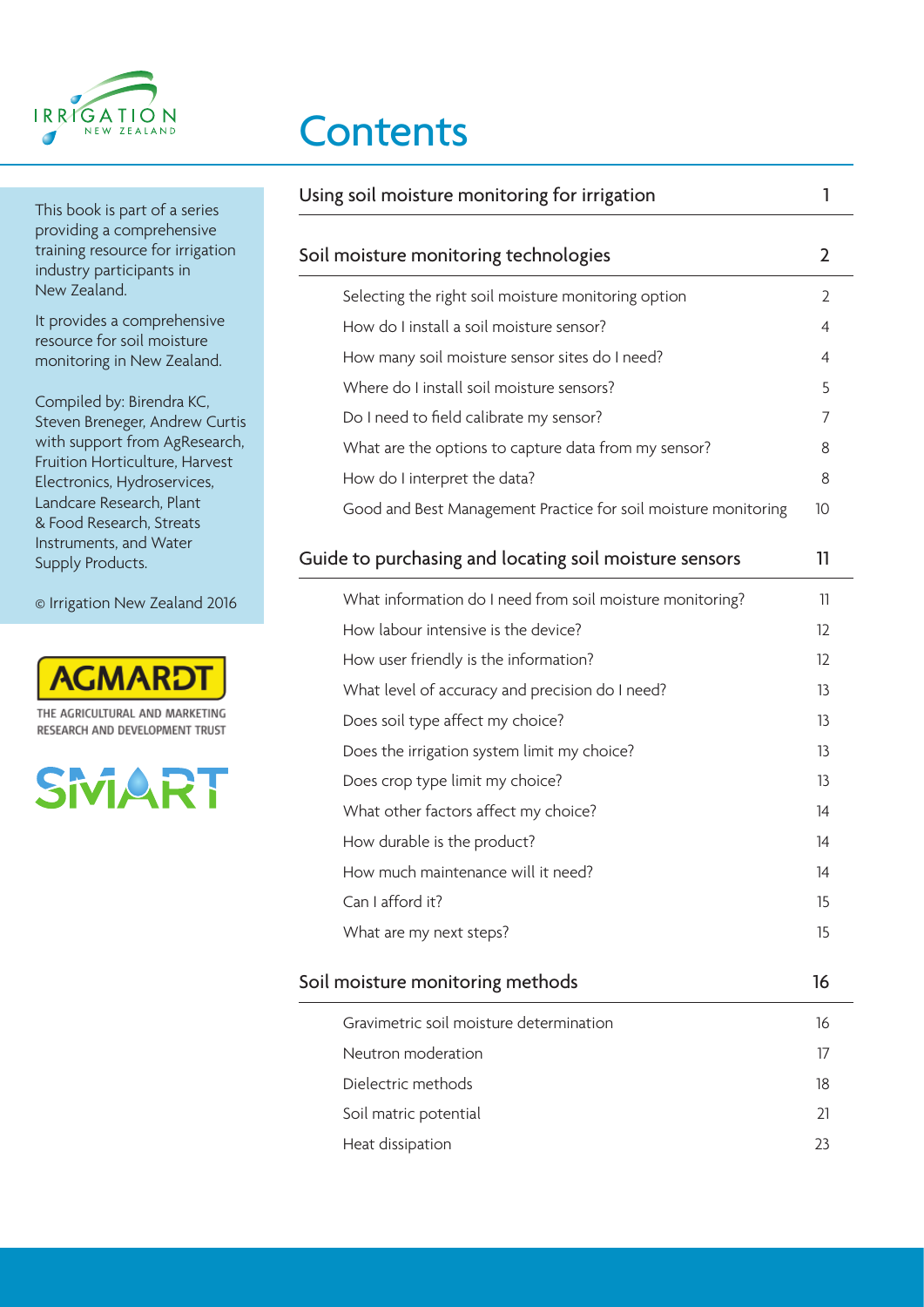## Using soil moisture monitoring for irrigation

The increased investment in precision irrigation infrastructure and control systems, coupled with a need for irrigators to be more accountable for their water use and nutrient loss, is resulting in an increase in the adoption of soil moisture monitoring. However, the use of soil moisture monitoring within irrigation decision making is not a simple task. Irrigators must choose the right equipment for their soil, land use activities and irrigation system type. This sits alongside locating, installing and calibrating (if necessary) soil moisture monitoring systems correctly to ensure they accurately inform irrigation decisions. Accessing, managing and understanding the measured data is also important to the water scheduling process. If soil moisture monitoring is to be used successfully each of these aspects has to be carefully worked through.

This book has been divided into three parts:

- 1. The first covers technology options available for soil moisture monitoring including their benefits and limitations. It also lists the common sensors available in New Zealand. More detail can be found on the technology options in the soil moisture monitoring methods section of this book.
- 2. The second covers considerations for installing soil moisture sensors, selecting how many are required, their location, when calibration is necessary, and capturing and understanding the information they produce.
- 3. The third provides a list of simple questions for irrigators to work through in order to successfully choose, install and use soil moisture sensors.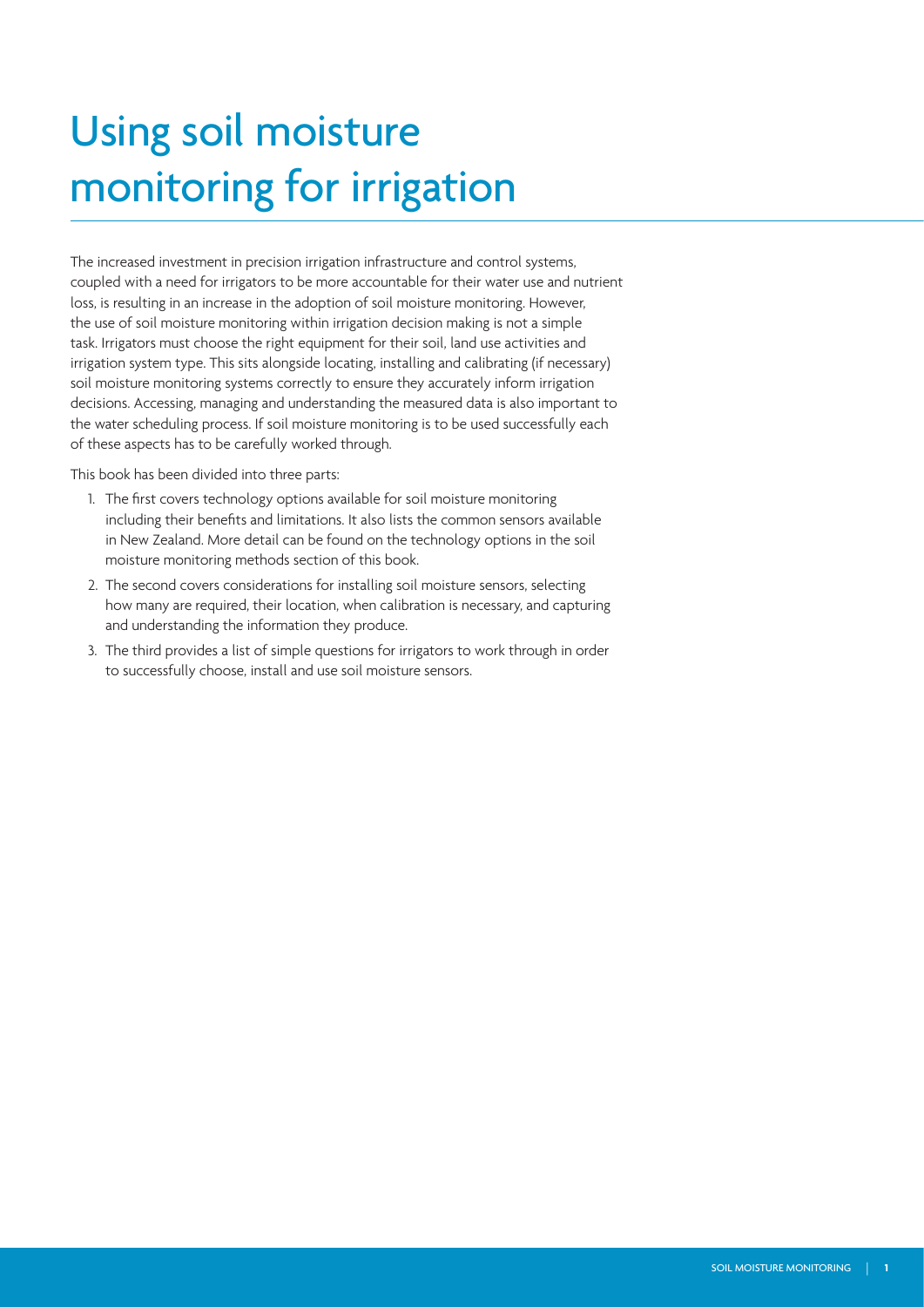## Soil moisture monitoring technologies

There are three ways to measure soil moisture;

- 1. **Gravimetric Soil Water Content** (SWCg/g) refers to how much water is in the soil on a weight basis, for example 0.3g water per 1g of dry soil =  $30\%$ SWC<sub>g/g</sub>;
- 2. **Volumetric Soil Water Content** (SWC<sub>V/V</sub>) refers to the percentage fraction of the total volume of water contained in a volume of soil and is determined by SWC<sub>g/g</sub> multiplied by the soil bulk density. For example, the volume of soil could consist of 50% soil particles, 30% air filled pores and 20% water;
- 3. **Soil Water Potential:** As soil becomes drier, the remaining water contained within the soil becomes more tightly bound under a capillary force and the plant requires more energy to extract it. The soil water potential is a measure of this tension and is expressed in kilopascals (kPa).

## Selecting the right soil moisture monitoring option

Options for soil moisture monitoring fall into direct or indirect soil moisture measurement. Gravimetric is the only direct way to determine how much water is in the soil. All other techniques rely on indirect methods that measure properties of the soil which vary with water content.

The range of indirect soil moisture measurement methods, their benefits, limitations and example sensors sold in New Zealand are summarised in Table 1 on the following page.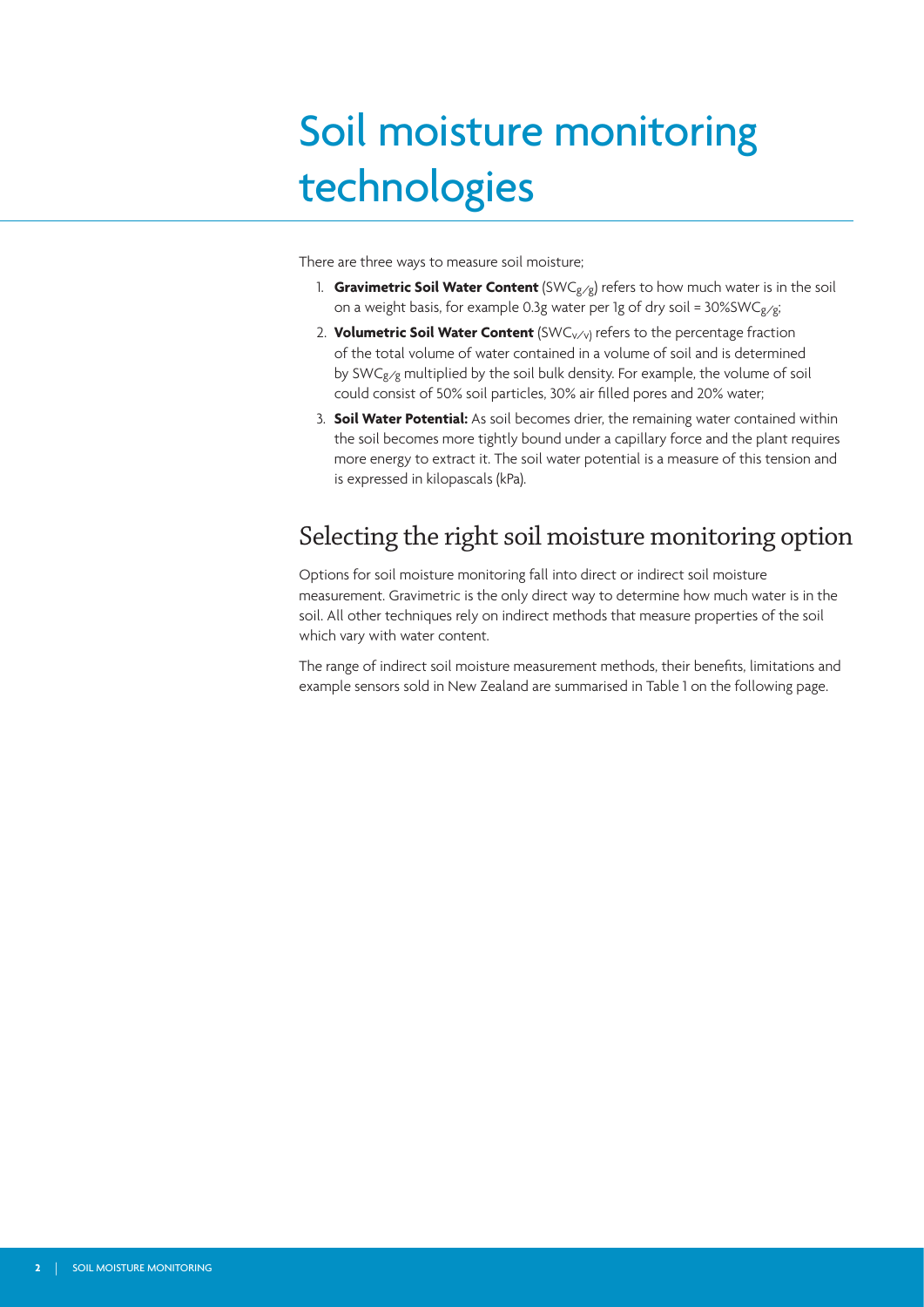#### Table 1.

| Sensor Type                         | Cost         | <b>Benefits</b>                                                                                      | Limitations                                                                                              | Examples of sensors sold in NZ                                                                                                                                                                                                                                                                                                                         |
|-------------------------------------|--------------|------------------------------------------------------------------------------------------------------|----------------------------------------------------------------------------------------------------------|--------------------------------------------------------------------------------------------------------------------------------------------------------------------------------------------------------------------------------------------------------------------------------------------------------------------------------------------------------|
| Gravimetric                         | \$           | • Good accuracy<br>• Direct measure<br>• Simple to undertake                                         | • Sampling not repeatable<br>• Sample processing time<br>(24 hours)                                      |                                                                                                                                                                                                                                                                                                                                                        |
| Neutron Probe                       | \$\$\$       | • Excellent accuracy and<br>precision<br>• Insensitive to electrical<br>conductivity and temperature | • Regulations on<br>radioactive source<br>• Real-time measurement<br>not possible                        | • Troxler Model 4300<br>• CPN International 503DR Hydroprobe                                                                                                                                                                                                                                                                                           |
| <b>Time Domain</b><br>Reflectometry | $$5 - $55$   | • Excellent accuracy and<br>precision<br>• Insensitive to electrical<br>conductivity                 | • High cost                                                                                              | • Campbell Scientific TDR-100<br>• TRASE System I<br>• Acclima TDR-315                                                                                                                                                                                                                                                                                 |
| Capacitance                         | $$ - $$ \$\$ | • Simple electronics                                                                                 | • Sensitive to soil texture,<br>electrical conductivity<br>and temperature<br>• Small measurement volume | • Aquacheck classic & sub-surface<br>• Aquaspy Vector Probe<br>• Decagon 5TM, 5TE & 10HS<br>• Delta-T PR2 Profile Probe, SM150,<br><b>SM300 &amp; WET2</b><br>• Envirotek Enviro-pro<br>• IMKO PICO-PROBE, TRIME-PICO 32,<br>64 & IPH/T3<br>• Sentek Diviner, EnviroSCAN & Drill &<br>Drop probes<br>• Spectrum WaterScout SM 100 &<br><b>SMEC 300</b> |
| Transmission<br>Line Oscillator     | \$\$         | • Larger measurement volume<br>than capacitance                                                      | • Sensitive to texture, electrical<br>conductivity and temperature                                       | • Campbell Scientific CS650, CS616,<br>and Hydrosense<br>• Delta-T ML3 Thetaprobe<br>• Spectrum FieldScout 100 & 300<br>• Stevens Hydra Probe II                                                                                                                                                                                                       |

*Note: Capacitance and to a lesser extent Transmission Line Oscillator sensors have a wide range of performance. Generally, cheaper sensors have challenges with both precision (repeatability of measured value) and accuracy (measured value in relation to actual value), expensive ones just accuracy. The sensor calibration section in this book explains precision and accuracy considerations. In summary, precision is critical accuracy is application specific.*

| <b>Time Domain</b><br>Transmissivity | $$5 - $55$ | • Insensitive to electrical<br>conductivity<br>• Larger measurement volume<br>• Good precision | • Installation requires<br>significant soil disturbance         | • Acclima<br>• Aquaflex<br>• Baseline                                                                                                                                     |
|--------------------------------------|------------|------------------------------------------------------------------------------------------------|-----------------------------------------------------------------|---------------------------------------------------------------------------------------------------------------------------------------------------------------------------|
| <b>Tensiometer</b>                   | \$         | • High accuracy<br>• Quick response<br>• Close correlation to plant                            | • Narrow measurement range<br>• Requires regular<br>maintenance | • Decagon T4, T8 & TS1<br>• Delta-T SWT4 & SWT5<br>• Irrometer R, P & LT<br>• 2900F QuickDraw, 2710L Standard &<br>2725ARL JetFill<br>• Skye Standard & Electronic        |
| <b>Gypsum Block</b>                  | \$         | • Wide measurement range                                                                       | • Slow response<br>• Relatively short life span                 | • Delmhorst KS-D1<br>• Frizzell Visual Soil Moisture Sensor<br>& Hydrotec<br>• GB Lite (Watermark), GB Heavy &<br>G-dot<br>• Willowbank Electonics Soil<br>Moisture Probe |
| <b>Heat Pulse</b><br>Probe           | \$         | • Best sensor for very dry soil                                                                | • Fragile<br>• Sensitive to temperature<br>gradients            | • Campbell Scientific 229                                                                                                                                                 |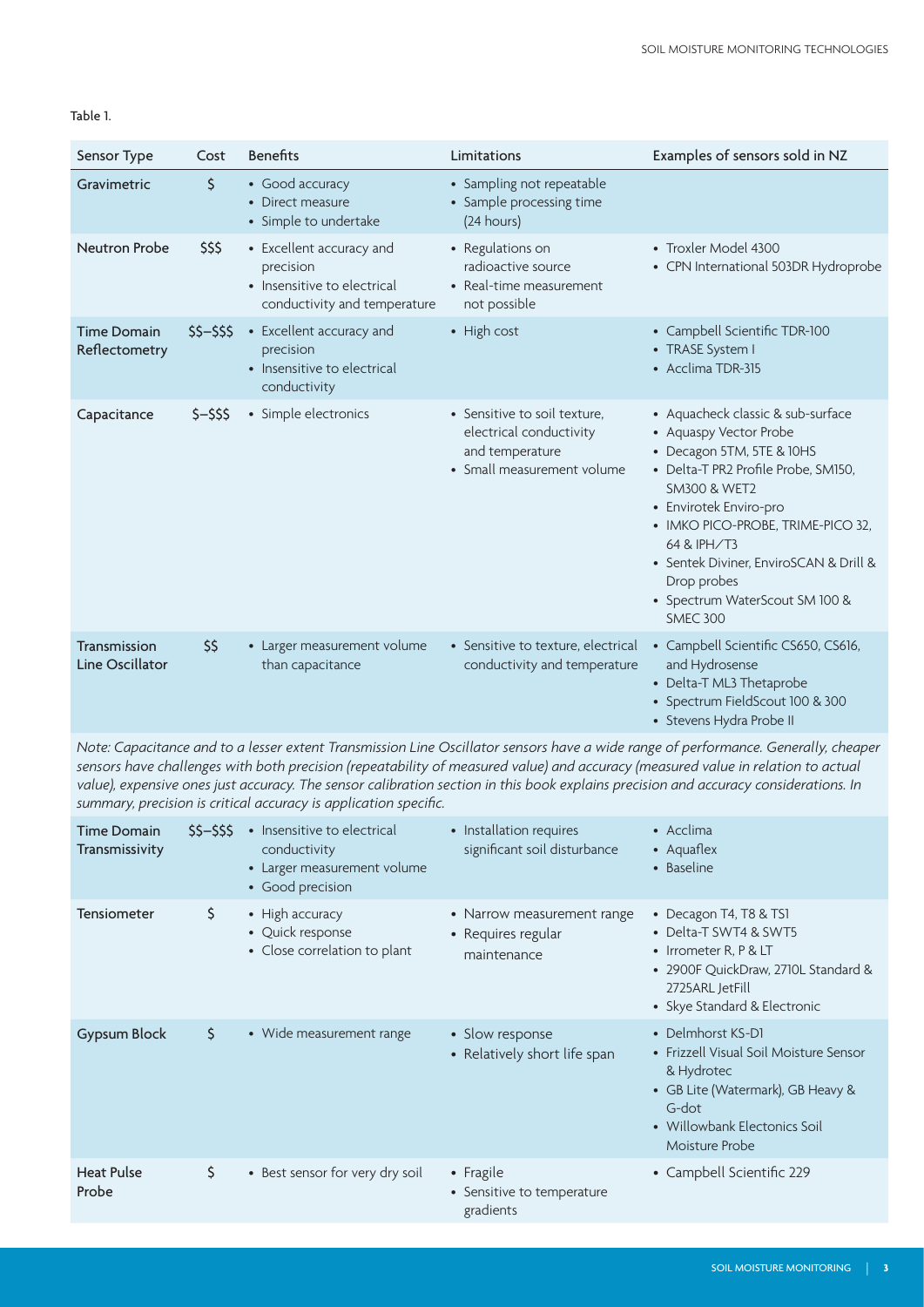## How do I install a soil moisture sensor?

The simple answer to this question is with upmost care. All sensors, with the exception of neutron probe, rely on 'good sensor-soil contact' for accurate results. Quality sensors come with detailed instructions for their successful installation, and provide specialised installation tools, augers for example. Some sensors, particularly those that require significant soil disturbance during installation, recommend only experienced service providers install them. Sensors with no installation manual should be avoided.

The key considerations for sensor installations are:

- Ensuring there is no pathway for water (irrigation or rainfall) to flow directly to the sensor (preferential flow paths). This includes removing any air-gaps around sensor casings or cables, and caps being placed upon all access tubes
- Ensuring any soil removed during sensor installation is repacked so it is representative of the soil profile (texture and density)
- Ensuring the soil surface around the sensor is not compacted and does not allow water to pond.

Generally, the more destructive the installation method the longer it will take for a sensor to 'settle-down' and give accurate readings. For optimal outcomes sensors should be installed in the autumn or winter. This also allows the field capacity to be estimated and refined prior to the start of the irrigation season.

## How many soil moisture sensor sites do I need?

The number of soil moisture monitoring sites depends on;

- the number of crops or different crop varieties being irrigated;
- the site characteristics, predominantly soil differences but for irrigation in hill country also slope and aspect;
- the type of irrigation system being used.

A minimum standard when considering the number and location of sites is;

- one site per irrigation block; and/or
- one site per crop/variety type.

This means a monitoring site should ideally be placed in each unique 'management zone'.

However, for horticultural enterprises (where multiple crops or varieties are grown in a relatively small area) or for extremely variable landscapes, the cost of monitoring each management zone can be prohibitive. Crop value and production potential or risk therefore also become valid considerations.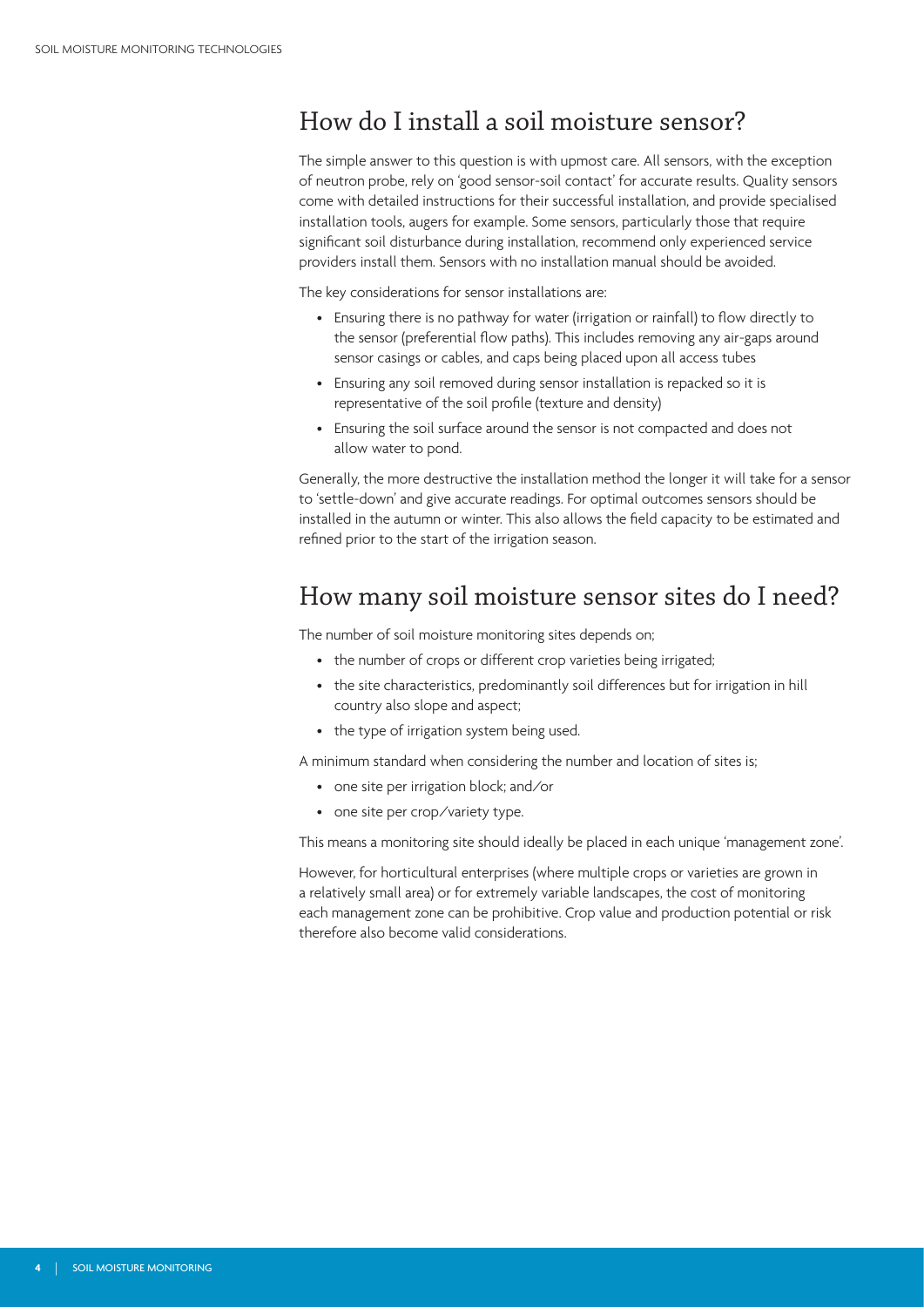### Where do I install soil moisture sensors?

#### **WITHIN THE PADDOCK**

There are some basic principles that apply to all crop types and irrigation systems when selecting a representative site to install a soil moisture sensor;

- Stay away from the edges of the crop or near areas of heavy traffic where compaction may occur;
- Avoid locations that are not typical of the irrigation being applied, e.g. next to pivot towers or directly under drippers or micro-sprinklers; and
- Avoid high spots where surface runoff may occur due to slopes, mounding or terracing, and avoid low spots where water may pond.

The uniformity of an irrigation system (how evenly the water is applied) is also a key consideration for locating sensors.

**Drip, micro-sprinkler and fixed grid irrigation** systems require precise selection of monitoring sites. The amount of water applied between emitters can vary significantly, from very wet at the emitter itself to much drier in between. In coarse soils, the lack of lateral spread (sideways movement) of water may accentuate the variance between emitters, although if the irrigation system is designed correctly it should compensate for this through closer emitter spacing. Soils of low water holding capacity should be given special consideration when locating sensors because irrigation will need to first manage the area most sensitive to stress.

It is widely accepted that soil moisture sensors should be placed within the wetted area but at least 100–300mm away from any emitter. The actual spacing depends upon the emitter flow rate and soil type. For low rate emitters, in combination with coarse textured soils, the sensor needs to be located closer to the emitter. Soil moisture sensors must not be installed directly beneath an emitter.

For **centre pivot irrigation**, sensors should be placed in a location that receives an average irrigation application depth measured across the pivot length. The first and second spans should be avoided. Areas outside the last tower, particularly if it is watered by a corner arm or end gun, should be avoided. Even though the end gun may irrigate 10% of the area, the irrigation application depth is variable, and thus quite different from the average depth found beneath the pivot spans.

A pivot has a start point and end point with the return period between them typically being two to five days. On any given day, soil water content will vary between start and end points depending on pivot location, e.g. after an irrigation event sensors located in the portion of the field where irrigation has occurred show higher soil water content than those areas yet to be irrigated. If the sensor is only being used to determine when to start irrigation, it is recommended that it is located in a suitable soil type near to the start point.

**Sprayline and long lateral systems** often have uniformity issues as a result of sprinkler placement challenges and poor design. These irrigation systems also typically operate in highly variable landscapes (soil water holding, slope and aspect). A portable sensor is usually the best option for this scenario. This allows multiple readings to be taken over an area.

For **variable rate irrigation**, sensors should be located within each of the management zones.

For **moveable irrigation** systems, sensors should be located away from the overlaps between runs or the gun/boom carriage and not at the beginning or end of a run.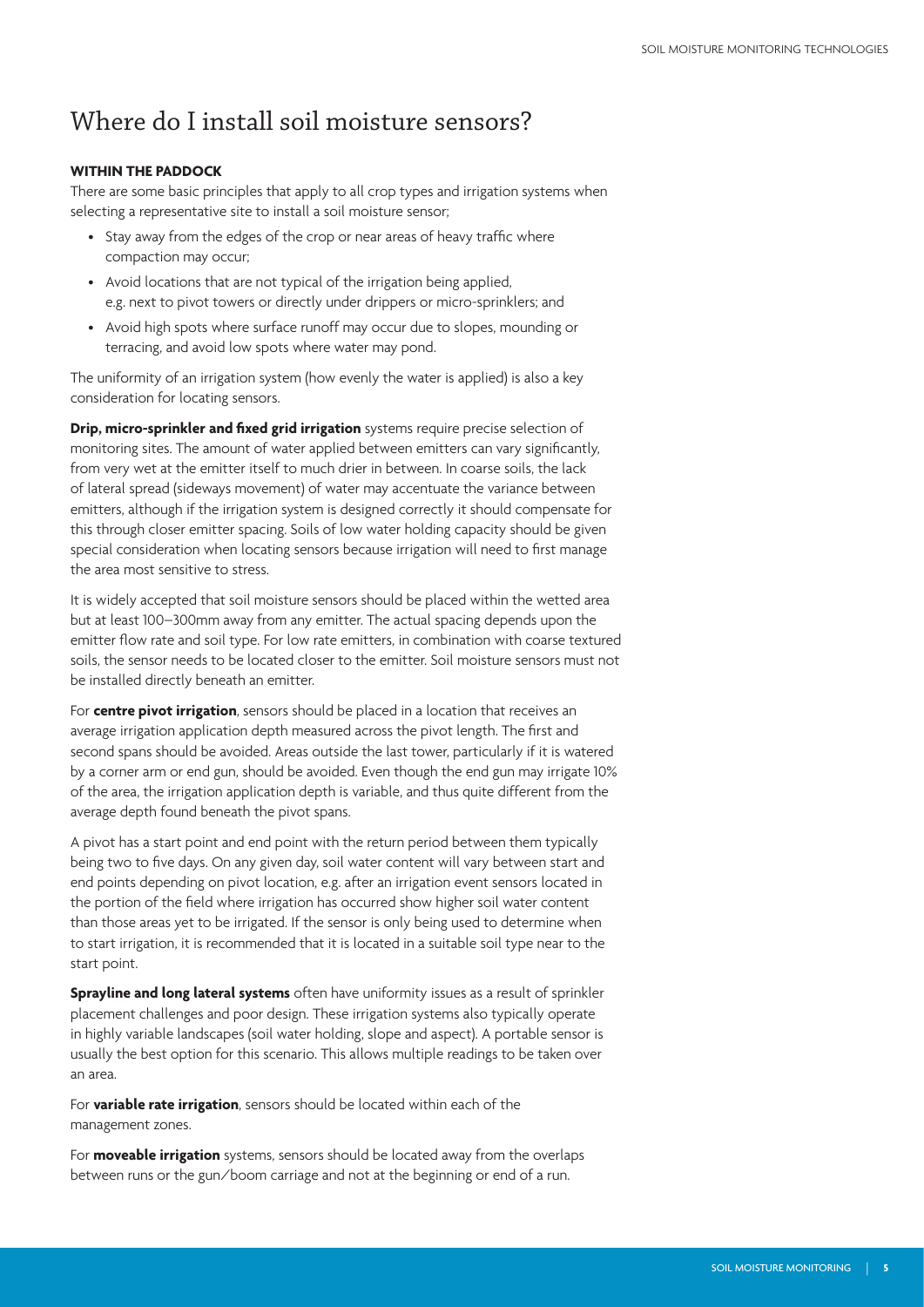#### **DOWN THE SOIL PROFILE**

Changes in soil type, different soil horizons (layers), and plant rooting depth are the two key considerations for determining the number and location of sensors down the profile.

Sensors should be located within a soil horizon, and avoid crossing the boundary between them. If multiple thin horizons exist, then the most significant horizons should be selected.



Figure 1. Sensor placement through the soil profile.

For **permanent crops (trees and vines)**, depending on the number of soil horizons and the crop's plant rooting depth, three to five sensor points should be placed in the root zone (ideally one every 200mm), with the bottom sensor located just below the root zone to detect drainage.

In **annual and shallow rooted crops**, depending upon the number of soil horizons and plant rooting depth, two to four sensor points should be placed in the root zone (ideally one every 100mm), with one located just below the root zone to detect drainage.

For **pasture**, depending upon the number of soil horizons and plant rooting depth, two to four sensor points should be placed in the root zone (ideally one every 100mm), again with one located just below the root zone to detect drainage.

The depths at which the sensors are placed depends on the soil horizons and crop root depth. However, in general:

- The first soil sensor is installed closest to the surface, usually between 100–200mm. The 100mm depth is frequently used if the sensor also records soil temperature as this is the standard measurement depth. Soil moisture readings from this sensor fluctuate greatly which make irrigation decision making difficult if based on this sensor alone.
- The second soil moisture sensor is installed at mid-depth (300–400mm). Soil moisture readings from this sensor are more stable and important in scheduling irrigation. This depth is focussed upon the rooting mass.
- The third soil moisture sensor is installed at a deeper depth (500–900mm). Soil moisture readings from this sensor change slowly and are a good indicator of whether the irrigation strategy is adequate. If the line trends up or remains flat over the season, over-irrigation is occurring. If the line has a slight downward trend then irrigation is being well managed. A sharply declining line means under-irrigation is occurring. For many crops, the soil moisture level is managed so that the deeper level sensors are unchanged during the first part of the season and then trend downwards as the crop matures.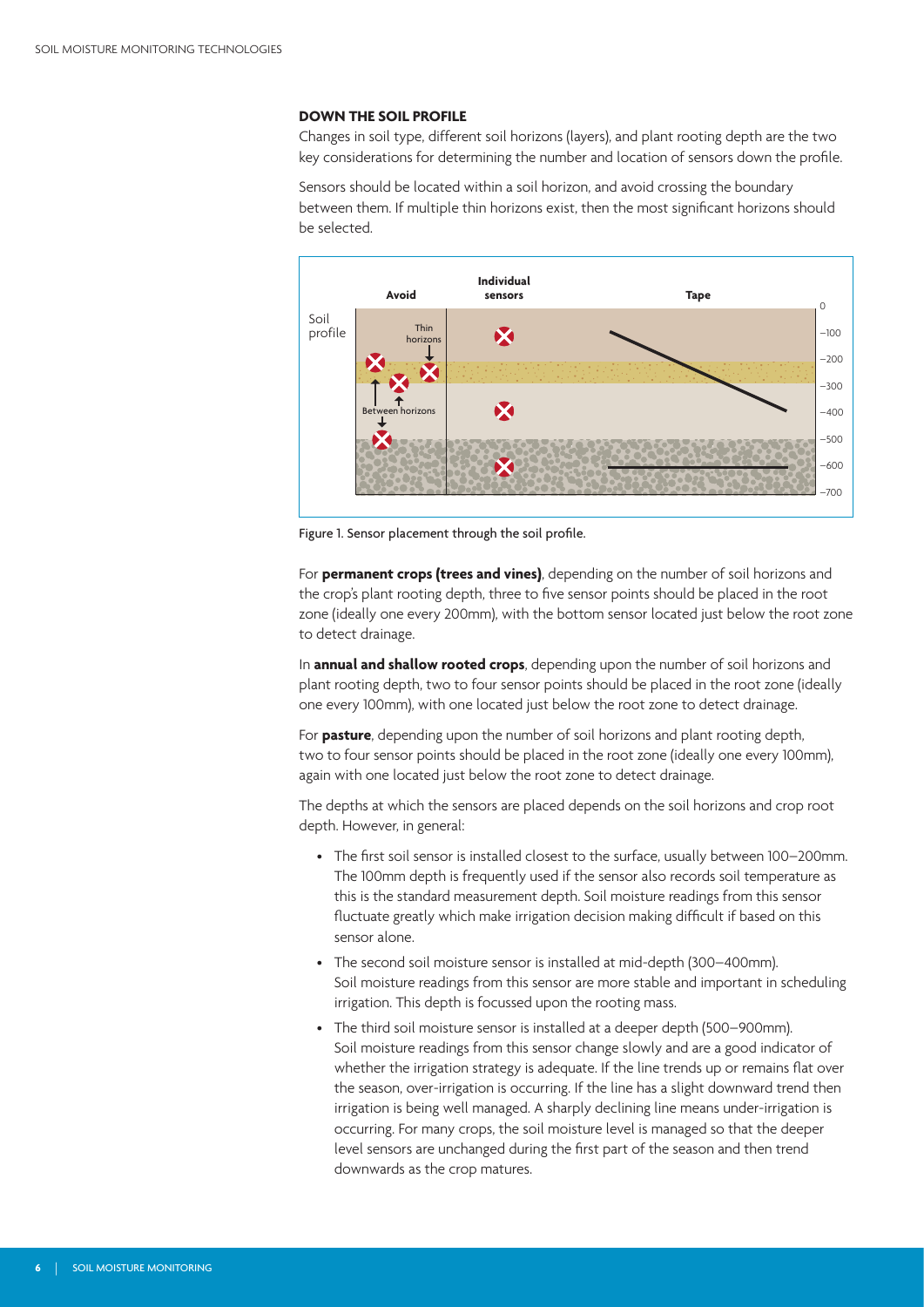## Do I need to field calibrate my sensor?

To answer this question, the concepts of accuracy and precision need to be understood..

- Precision is the repeatability of measurement. Are the same readings measured for a given soil water content over time?
- Accuracy refers to how close the reading is to the actual level of soil moisture in the soil.



Figure 2. Precision and accuracy.

Sensors need a level of accuracy that matches the irrigation system and the degree of control it allows. If the irrigation system is capable of delivering varying amounts of water along its length (variable rate irrigation), sensors need to provide accurate soil water measurements across a paddock so that data from one sensor can be compared with another. This allows different irrigation depths to be applied to the different areas with confidence. Less accurate information is required when system management is restricted to a set irrigation depth each rotation or where water supply is restricted.

However, all sensors used for soil moisture monitoring need to be precise and provide consistent and repeatable measurements.

New Zealand trials clearly demonstrate that most sensors require field calibration to give confidence in their accuracy. However, for most irrigators, soil moisture sensors are mainly used for trend based start/stop decision making, not to provide absolute measurements. Field calibration is therefore a nice-to-have rather than a necessity. The value of un-calibrated sensors is well proven; they have been used successfully for a number of decades to improve crop production, water use efficiency and energy efficiency.

Despite this, in some regions growing expectations for environmental monitoring are starting to change this approach, driving the need for accuracy and thus field calibration. The ability to provide more accurate soil water holding data for modelled estimates of nutrient loss (changing from the default soil water values in OVERSEER) can be advantageous for regulatory purposes. Field calibration involves readings from the sensor being compared and then adjusted to an independent measurement of soil moisture content.

The level of sensor accuracy and precision often relates to cost, however correct installation is also critical. Many sensors state they have a certain level of accuracy. Any manufacturer's claim should be supported with field based evidence, preferably relating to New Zealand conditions.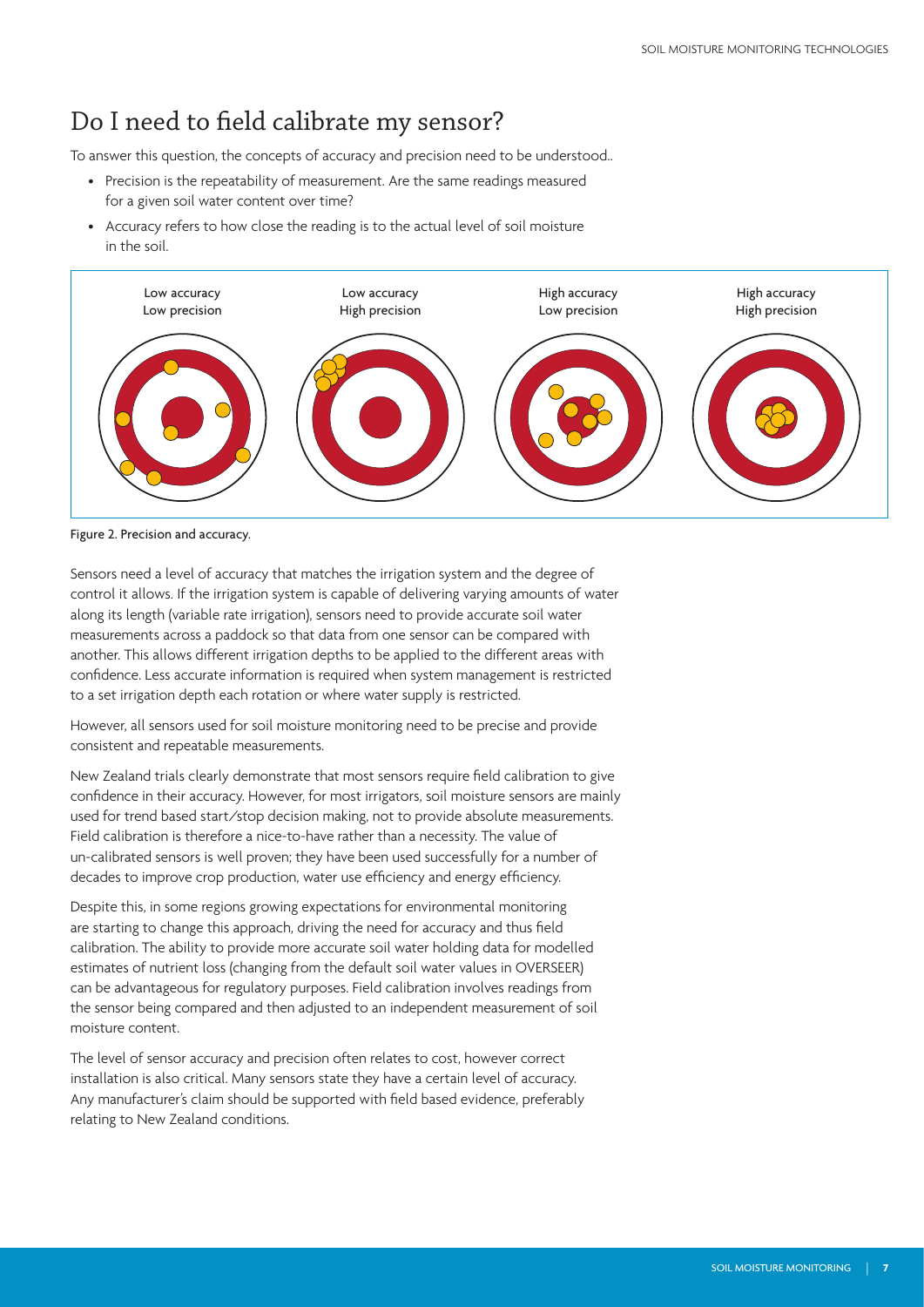## What are the options to capture data from my sensor?

There are three main options to capture data from a sensor:

- 1. Manual readings
- 2. Data loggers that are manually downloaded
- 3. Data loggers that are telemetered to a computer network or the cloud.

For good decision making trends over time need to be regularly monitored. Permanent manual read sensors without data logging capability should be avoided, unless sensor reading becomes an important daily or weekly task for a dedicated staff member or contractor.

Portable manual read sensors are ideal for extremely variable sites, such as irrigated rolling hill country, or for horticultural blocks with multiple crops or varieties. For these scenarios, the cost to install permanent sensors is often prohibitive. A good quality portable sensor will log the data with a time, date and location stamp which can then be downloaded. Using a good quality portable device, at critical times, can be a very useful tool.

A continuous record of soil moisture can be combined with other information, like production records and water use, to provide excellent irrigation decision support. A well maintained and quantified record will also provide an excellent basis for further professional advice for agronomists or other advisors. Good quality loggers have a date and time stamp and will continue logging during power outages ensuring data is not lost. Loggers can be manually downloaded through cables or wireless technologies, or telemetered in real time to a business computer network or the cloud. There are various telemetry solutions available that broadly fall into radio or cellular or a combination of the two. The optimal solution depends on the nature of the site and the proximity to the cellular network.

### How do I interpret the data?

The information from soil moisture monitoring sensors is most useful when presented as graphs or charts, this makes it easier to compare and interpret data trends. Some sensors come with software or equipment to view and interpret the data, but for others this is only available as an optional purchase. Most sensors that continuously log now come with software which converts and presents the data into a convenient format. For other products, you will need to manually enter data into a spreadsheet to make sense of it.

Although soil moisture trace graphs come in various forms, they all display the same trends and can therefore be read in a very similar way.

There are a range of companies in New Zealand that offer a service where data can be fully managed by the sensor supplier. The irrigator accesses this data via the internet. Regardless of the method, initial training in interpreting and analysing the data is essential. Being unsure of how soil moisture sensor data can inform irrigation is one of the key reasons why irrigators stop using them. Therefore, if there is no support within New Zealand, you should consider not purchasing the equipment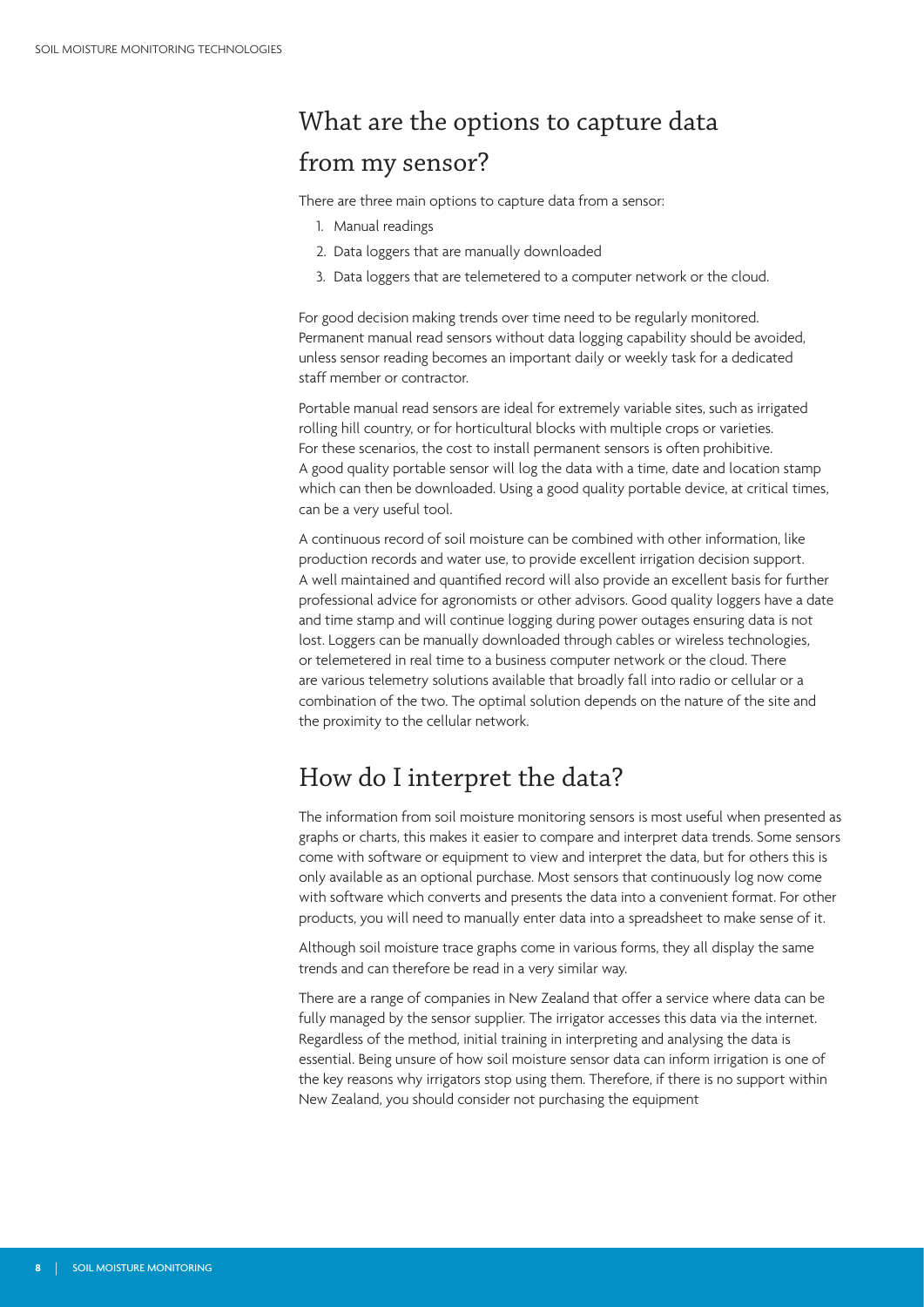

Figure 3. A double sensor trace. One recording moisture in the root zone (Green) and one in the subsoil (Blue) monitoring drainage events.

The diagrams above show a typical 'real-time' soil moisture trace. In general, the vertical axis shows the volumetric water content and the horizontal axis shows time. Five key interpretation points have been highlighted. Once understood they will allow you to easily interpret any trace.

- 1. As soil moisture drops below the stress point (irrigation trigger point), the soil moisture trace line levels out (the slope of the line becomes shallower). When soil moisture drops below stress point, the plant is using more of its energy to extract soil moisture as opposed to productive growth. This results in reduced yield.
- 2. Spikes above field capacity indicate periods of saturation. This will have a direct effect on drainage and nutrient leaching. On heavier soils, periods of saturation will also decrease crop production as the crop becomes dormant.
- 3. An indication of field capacity, for each sensor down the profile, is given by looking at where the first step in the trace line occurs. All the water that is drained through gravity has gone and the step effect shows the day time (plants transpire and water evaporates from the soil's surface) and night time (plants don't transpire and there is no evaporation from the soil) water use pattern. However, one of the easiest ways to determine field capacity is monitoring the sensor readings after a large rain event or through saturating the soil around the sensor. This works particularly well in the winter when the crop is dormant (not actively growing). In free draining stony soils field capacity typically occurs one to two days after the event, in silt or clay loams four to five days.
- 4. As above, the stepping of the trace line indicates the daytime–nighttime plant water use pattern. During the peak of the season the stepping becomes more pronounced (vertically longer).
- 5. A spike on the soil moisture trace below the root zone indicates a drainage event, either through rainfall or over-irrigation.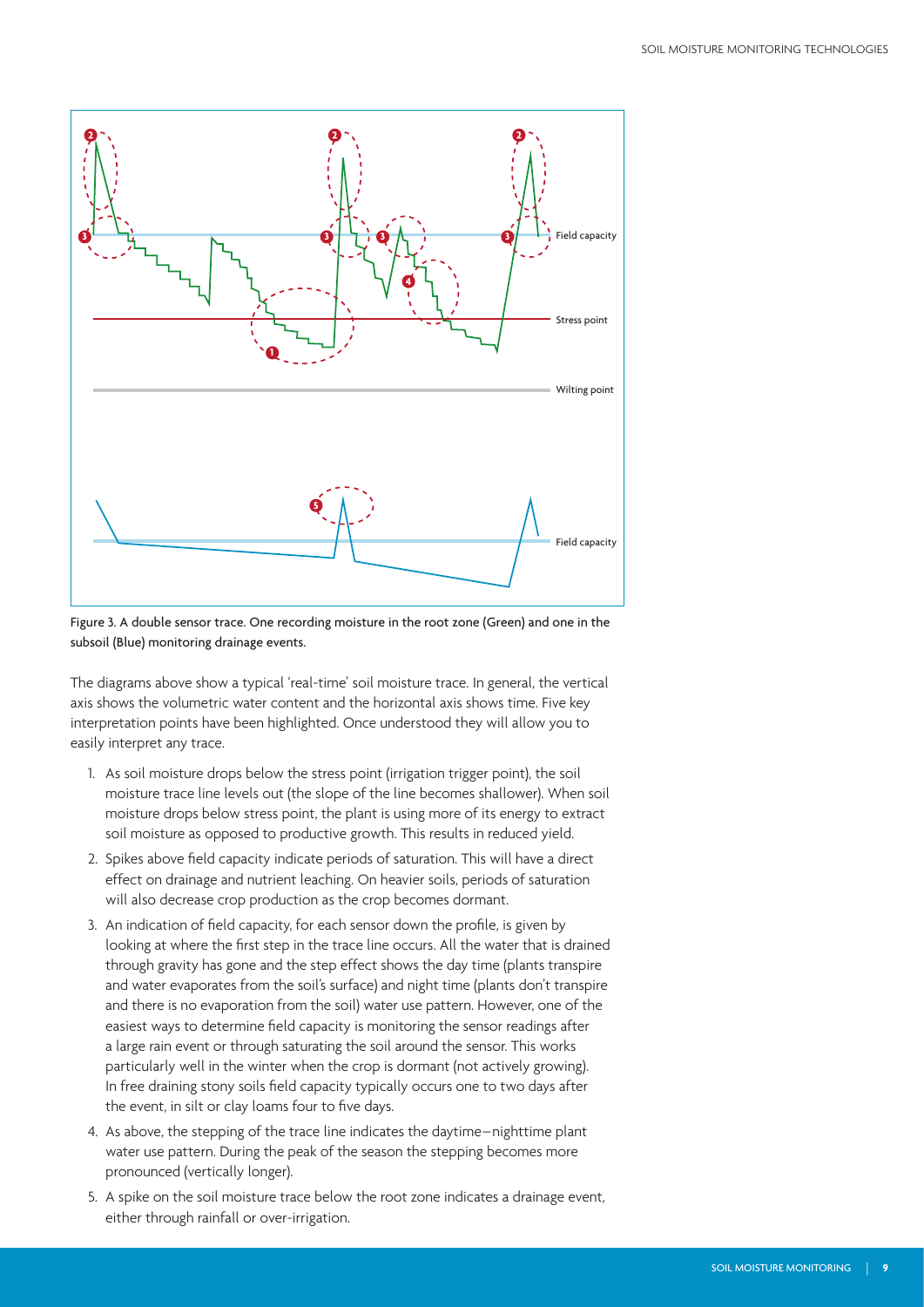## Good and Best Management Practice for soil moisture monitoring

IrrigationNZ's inaugural Soil Moisture Monitoring Master Class in 2015 brought together a cross section of experts from research and industry to discuss the issues and increase the understanding of soil moisture monitoring technologies and their applications. One of the outcomes from the master class was agreement on two standards for soil moisture monitoring – Good Management Practice and Best Management Practice.

#### **GOOD MANAGEMENT PRACTICE**

This refers to the minimum standard required to achieve good decision making from soil moisture monitoring:

- One site per irrigation system and/or crop.
- The site is located in the soil type with the lowest Water Holding Capacity, but that soil type is representative of at least a quarter of the irrigated area.
- Each site has one sensor located within the active root zone.
- A precise (repeatable) sensor is used.
- The irrigator receives some basic training in interpreting soil water measurements.
- The data from the sensor is transferred to a computer or the cloud so that soil moisture trends can be graphed and analysed.

#### **BEST MANAGEMENT PRACTICE**

This refers to the standard that would allow the maximum benefit to decision making from soil moisture monitoring:

- Two sites per irrigation system and/or crop.
- One site is located within the soil type with the lowest Water Holding Capacity but that soil type is representative of at least a quarter of the irrigated area. The second site located within the soil type with the highest Water Holding Capacity but again representative of at least a quarter of the irrigated area.
- Each site has at least two (shallow rooted and pasture) or three (permanent crops) sensors, one or two located within the active root zone, the other located below the active root zone to monitor drainage events.
- A precise (repeatable) sensor is used that is also field calibrated.
- The data from the sensor is telemetered in real-time to a computer or the cloud to allow real time decision making.
- Professional advice is used to help with the initial interpretation of the data.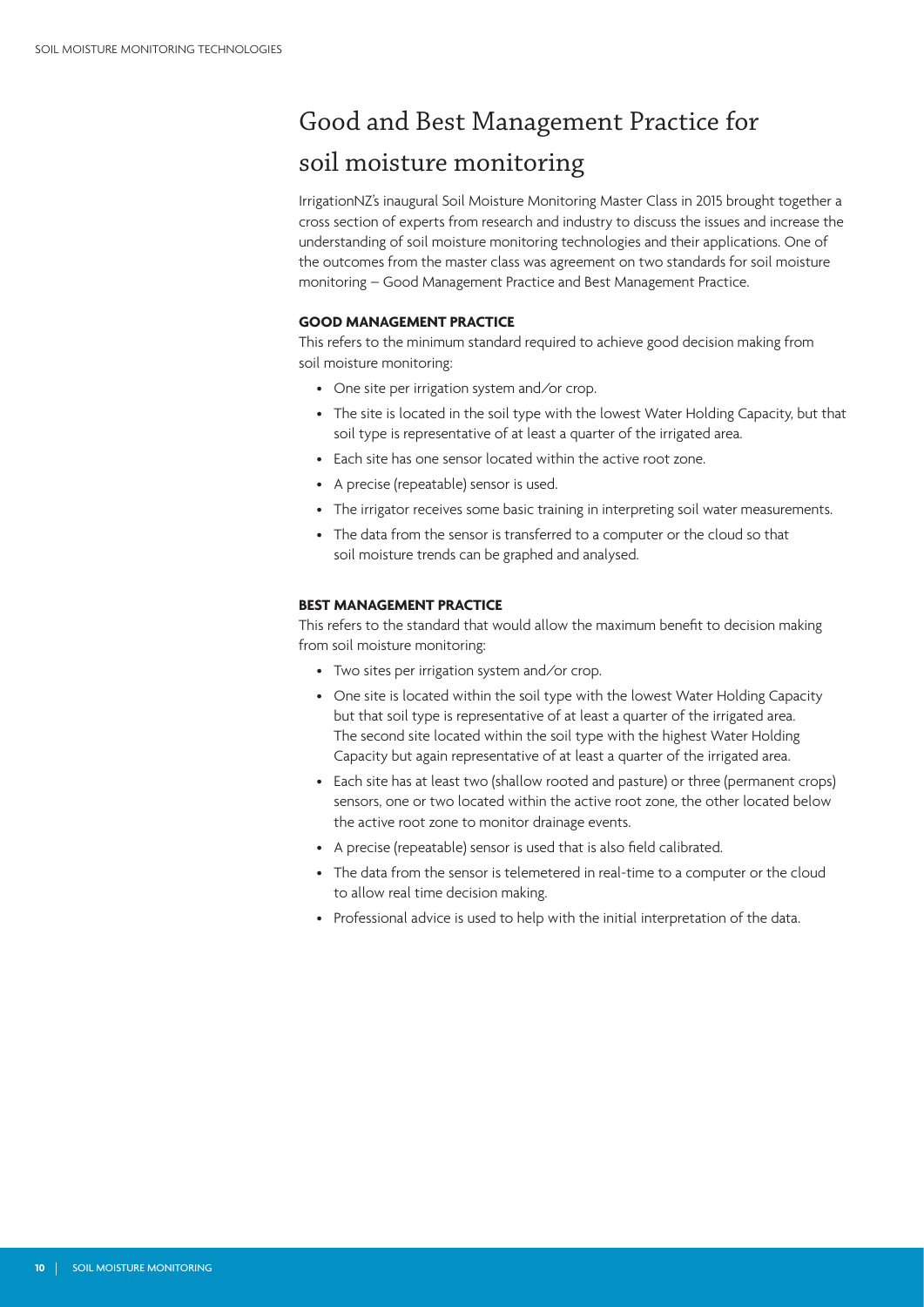## Guide to purchasing and locating soil moisture sensors

Before you purchase a soil moisture monitoring sensor you must first identify your requirements. This will guide your decision making in the type of equipment you purchase, helping you to match it with your management style, crop and situation, the amount of information you need, and your budget.

Before you buy a product answer each of these questions to ensure you choose what's right for you

- 1. What information do I need from my soil moisture monitoring?
- 2. How labour intensive is it?
- 3. How user friendly is the information?
- 4. What level of accuracy do I need?
- 5. Does soil type affect my choice?
- 6. Does the irrigation system limit my choice?
- 7. Does crop type limit my choice?
- 8. What other site factors affect my choice?
- 9. How durable is the product?
- 10.How much maintenance will it need?
- 11. Can I afford it?
- 12.What are the next steps to take?

## What information do I need from

### soil moisture monitoring?

Soil moisture monitoring sensors can provide a range of information. Some give simple 'wet/dry' measurements, which provide a guide to reducing plant stress and minimising irrigation water losses in the field. Others can gather more complex information including:

- Depth and amount of irrigation or rainfall,
- Where root activity and development is occurring in the soil profile,
- Extent of water tables within or just below a crop's root zone,
- Irrigation timing and forecasting based on water use (known as irrigation scheduling),
- Soil temperature.

As a minimum, you need the sensor to provide soil moisture readings for the plant root zone before and after an irrigation event. A reading following a rainfall event may also be of benefit.

- The reading before an irrigation shows how dry the soil is,
- The reading after the irrigation or rainfall event shows how deep the moisture has gone, indicates how much irrigation was applied and if under-irrigation has occurred,
- A reading below the active root zone of a crop can indicate whether over-irrigation (drainage) has occurred,
- If you take additional readings between irrigation events, you can determine your crop's pattern of water use and how this relates to growth stage and weather patterns.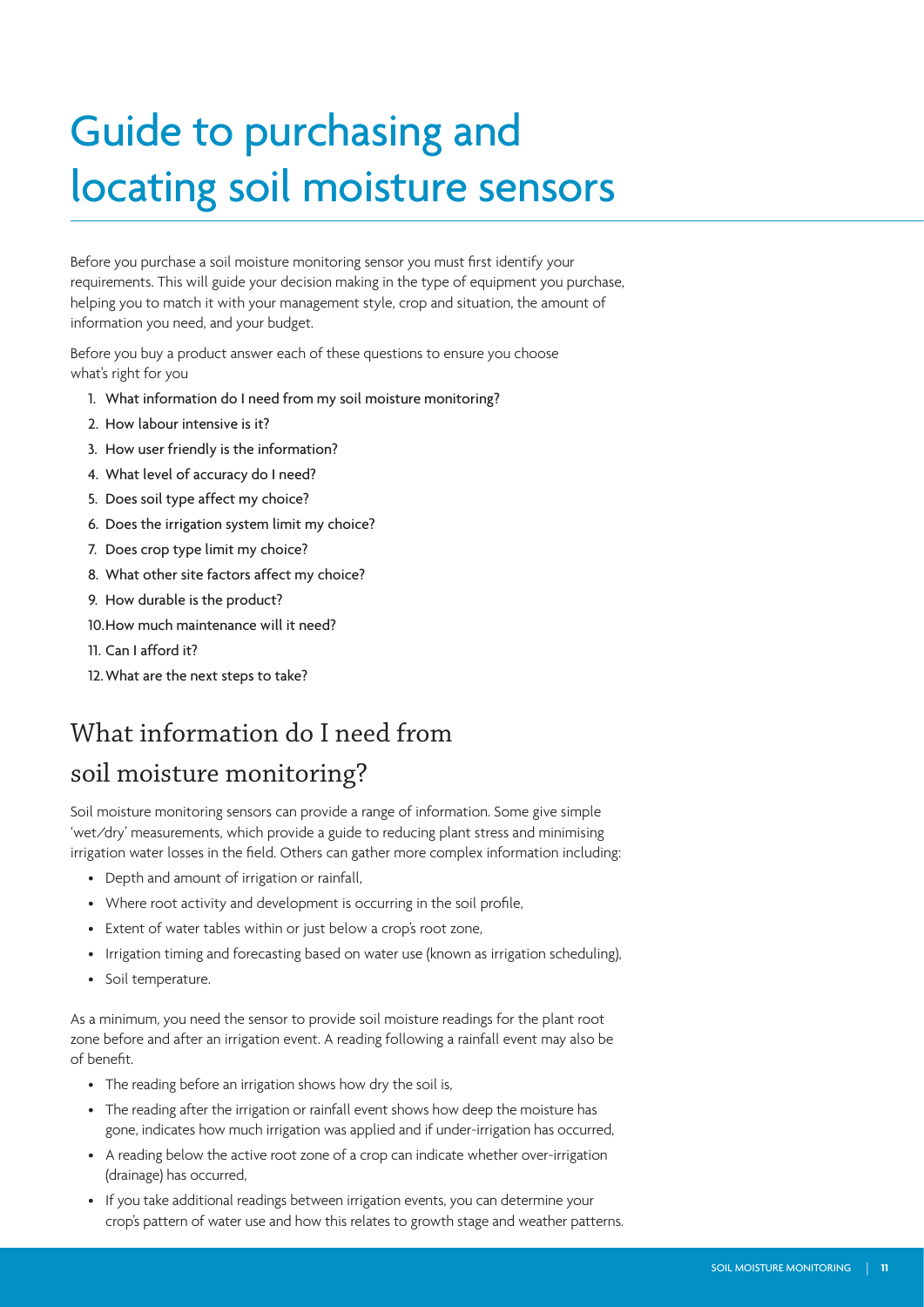## How labour intensive is the device?

Sensors that require the irrigator to collect information manually are more labourintensive than those that collect or log data automatically.

Labour availability is often not considered in the purchasing decision, but lack of time or labour is one of the main reasons why manual monitoring sensors are frequently abandoned. Manually read sensors need to be regularly and consistently read throughout the irrigation season. Missed readings result in incomplete data and may make irrigation decision making challenging.

If you purchase a manually read sensor, you have to commit the labour required to undertake the readings. If you cannot guarantee this labour commitment, then you should select another option such as automatic logging devices, telemetry or a contract service.

Using manual sensors in combination with a continuous logged sensor, can be a valuable tool set to educate yourself about the conditions on your property.

Automatic logging sensors can be downloaded periodically in the field or telemetry options can be added that automatically send the data via radio or mobile phone to your PC, a server or the cloud for viewing over the internet. A contract service can do everything for you, i.e. provide you with a recommendation on when next to next irrigate. Alternatively, the service may process data into an easily understandable form, from which you make irrigation decisions.

## How user friendly is the information?

The information from soil moisture monitoring sensors is most useful when presented as graphs or charts, this makes it easier to compare and interpret data.

Some sensors come with software or equipment to view and interpret the data, but for others this is available only as an optional purchase. However, most sensors that continuously log come with software which converts and presents the data in a convenient format. For other products, you may need to manually enter data into a spreadsheet to make sense of it.

There are a range of companies in New Zealand that offer a service where data can be fully managed by the sensor supplier. The irrigator accesses this data via the internet. You need to understand how this works, if any upfront or ongoing costs are associated with it, the knowledge base within the company and how reliable the service is.

Regardless of the option chosen you will need training in operating the sensor and interpreting and analysing the data. Check with the supplier whether training is provided, and to what degree. Also check whether you can easily get ongoing support and software updates. These are critical components for learning how the equipment works and what the data is showing and should continue until you are competent in its use. Being unsure of how to make best use of sensors is one of the key reasons why irrigators stop using monitoring equipment.

Often, a specialist consultant or agronomist will be useful in helping to understand the soil, water and plant interactions. Alternatively, industry bodies run grower support groups where results and other issues can be discussed, either peer to peer or by engaging an expert.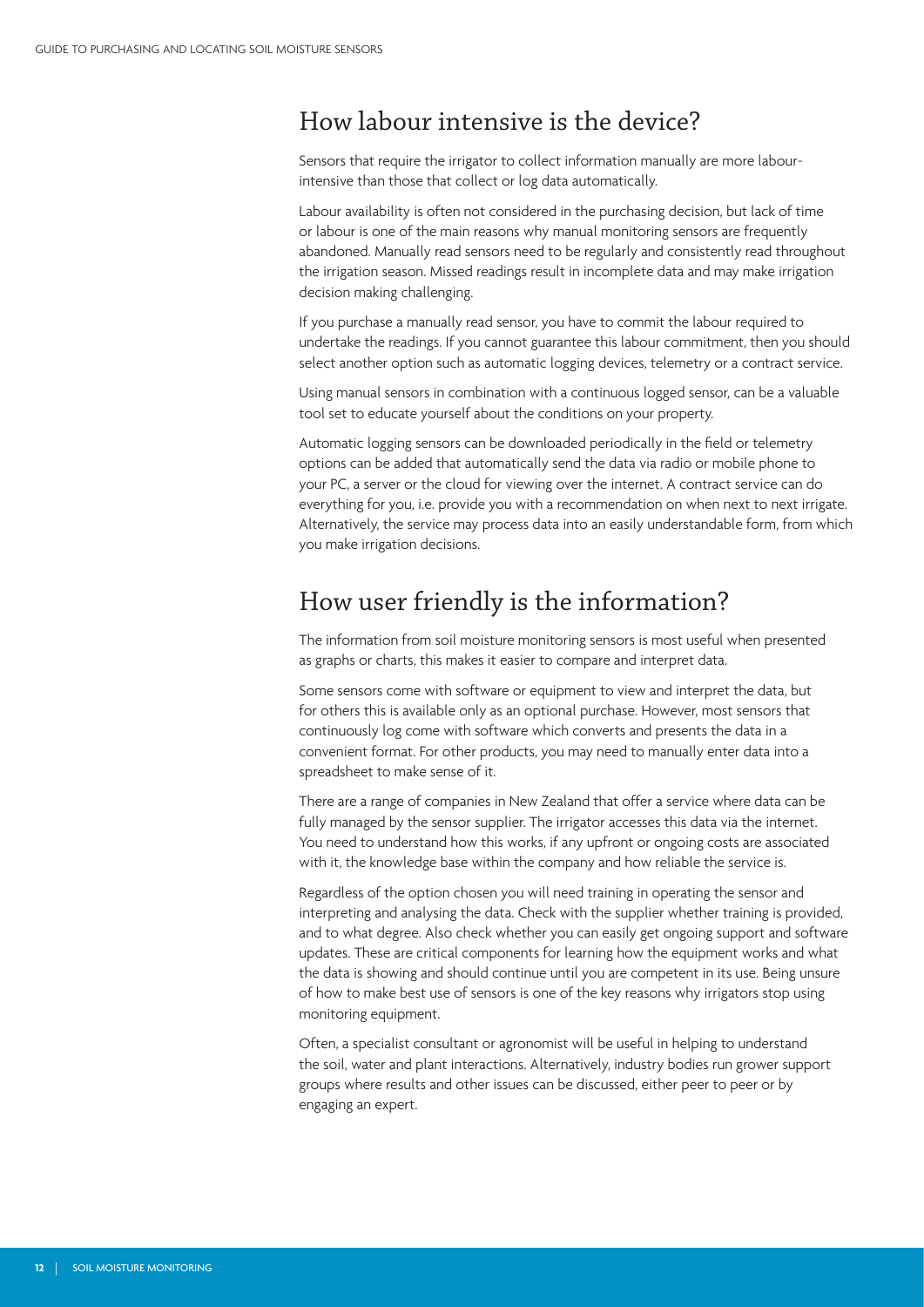## What level of accuracy and precision do I need?

Sensors need a level of accuracy that matches the irrigation system and the degree of control it allows. However, all sensors used for soil moisture monitoring need to be precise and provide consistent and repeatable measurements.

Most sensors require field calibration to give confidence in their accuracy. However, for most irrigators, soil moisture sensors are mainly used for trend based start/stop decision making, not to provide absolute measurements. Field calibration is therefore a nice to have rather than a necessity.

Despite this, in some regions growing expectations for environmental monitoring are starting to change this approach, driving the need for accuracy and thus field calibration.

The level of sensor accuracy and precision often relates to cost, however correct installation is also critical.

## Does soil type affect my choice?

Soil type can greatly affect which sensor you choose as some sensors are not suited to certain soil types. For example, gypsum blocks and tensiometers in sands and gravels, and capacitance probes in shrink-swell clays often give inaccurate readings.

Variations in soil type often occur across a farm or paddock. You need to check that you have enough soil moisture monitoring sites to get representative data for the area being irrigated. As a minimum you should ensure the most representative soil type is covered. This is linked to your budget and the level of accuracy or precision you are trying to achieve. There is a trade-off between the number of sensors installed, the cost of the equipment and the accuracy or precision you require.

## Does the irrigation system limit my choice?

The characteristics of the irrigation system should help determine what sensor is chosen, and how and where it is installed.

The uniformity (how evenly the water is applied) particularly affects where sensors are located. Drip-micro irrigation in particular requires correct selection of representative monitoring sites as do travelling irrigators. It is important that the spacing between the sensor and the emitter for drip-micro or position in relation to the overlap for travelling irrigators is considered.

## Does crop type limit my choice?

The crop type results in some important considerations for sensor choice and location:

- Deep-rooted or permanent plants may need more sensors, or single sensors giving readings at multiple depths. Digging a hole to identify the soil characteristics at different depths and any layers that may limit plant root growth is always recommended prior to choosing a soil sensor. This will also inform the ideal placement of sensors down the profile.
- For annual crops, sensors may have to be installed after emergence and removed at the end of the season before harvest so good installation is critical. The length of time it takes for a sensor to 'bed-in' should be carefully considered.
- Machinery, livestock and human traffic affect how sensors can be placed. For example, centre pivot wheel tracks or stock paths. Irrigators should consider above ground versus buried sensors depending on their situation.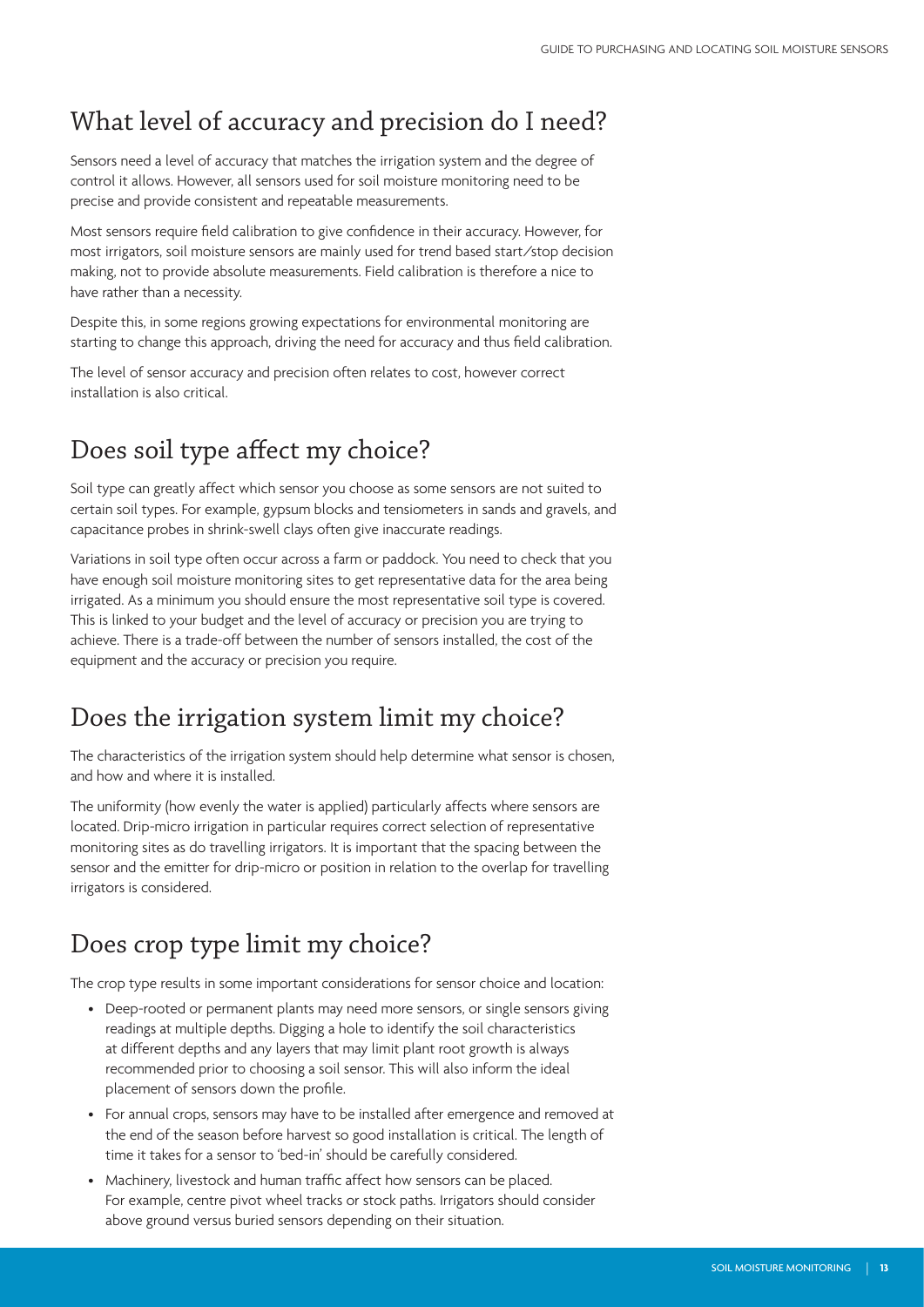## What other factors affect my choice?

Other key factors that should be considered include:

- Sensor installation is critical. Of the many things that influence the quality of data, installation is the most important.
- Livestock grazing's can also affect sensor readings. Pasture cover (height) can increase or decrease water use by approximately 20%. When interpreting the sensor data for irrigation decision making, particularly if only one site is being used, this needs need to be considered.
- Reading sensors manually, if not done carefully, can damage the crop around the sensor and/or compact the soil around the site, impacting on the sensor readings. Telemetry options are often a better choice for these situations.
- How is the device powered? Is power available, and can the power source be protected in the field from either farming operations or theft?
- Soil moisture monitoring sensors provide additional information that can help guide and improve irrigation decisions but they should always be used in conjunction with other tools such as weather forecasts and field observations.
- Is the sensor sensitive to soil temperature or saline soil conditions? Although generally salinity is not an issue in New Zealand.

## How durable is the product?

Both portable and permanent products need to be assessed for durability:

- Will the sensor stand up to damage from ultraviolet rays, moisture and extreme temperatures?
- Livestock, pests, machinery traffic and temporary labour can damage fixed devices. How resilient is the sensor in terms of the equipment itself and its installation? For installation, is it buried below the surface or will it require protection around it? If the latter, additional labour maybe required to ensure the area around the sensor is representative of the crop conditions.
- Portable products need to withstand potential damage in transport. Does the equipment come with a robust carry case or do you need to purchase one?
- If the sensor is damaged what back up support is provided by the supplier? Will they come out and repair the damage? Can it be fixed on site or will it need to be removed and sent away to be repaired? Or do I simply just buy-another one?

## How much maintenance will it need?

Some sensors may have particular maintenance needs or particular difficulties in servicing:

- What are the during-season and end of season maintenance requirements?
- Can you do it yourself or is outside expertise required?
- Does the product come with supplier support?
- Is the equipment 'plug and play' or will it require specialist installation skills?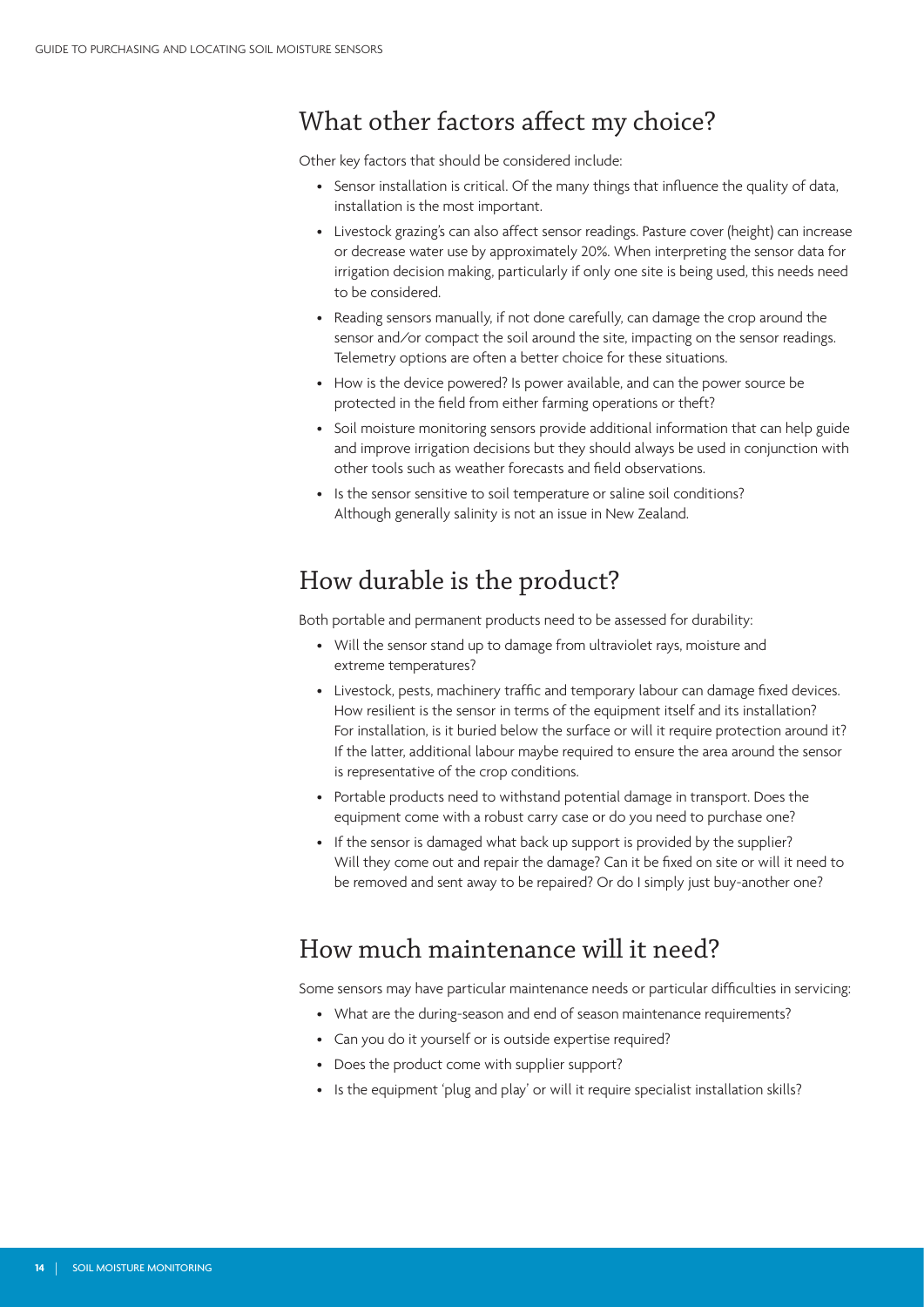## Can I afford it?

To answer this question, you need to assess the initial capital and on-going seasonal and annual costs, and compare these with the potential water and energy savings and productions gains or compliance expectations.

#### **COSTS:**

- Cheaper products are generally less accurate. A number of the really cheap options have issues with precision. They are also usually manually read and so are labour intensive.
- It is important to consider telemetry as a means of reducing the labour cost of data collection. The trade-off is usually the increased initial purchase cost of the product, but this often pays for itself relatively quickly.
- The annual costs relate to the maintenance both during and after the season, and re-installation costs for annual crops. For this the variation in cost between sensors lies with differing labour requirements and the need for suppler support.

#### **BENEFITS:**

- The benefits of installing a soil moisture sensor also need to be considered. This includes:
	- the potential energy savings
	- the reduced operation hours of equipment
	- the productivity gains that may come from better scheduling
	- being able to operate within nutrient discharge limits

However, these benefits will only be achieved if the irrigator understands the equipment and its limitations, uses the equipment appropriately and interprets the information correctly.

There are many cases where a monitoring system has shown financial benefits that far out-weigh costs. In most cases external advice, or a very solid understanding of agronomy, is needed to realise this in the shorter term. Longer term, where the monitoring is well understood and data is well used, this is much easier.

## What are my next steps?

Before any purchase, it is recommended you consider the above points while also talking to:

- Irrigators who have successfully used the sensor that you are considering,
- Irrigators that have tried the equipment but no longer use it,
- A range of soil moisture sensor suppliers.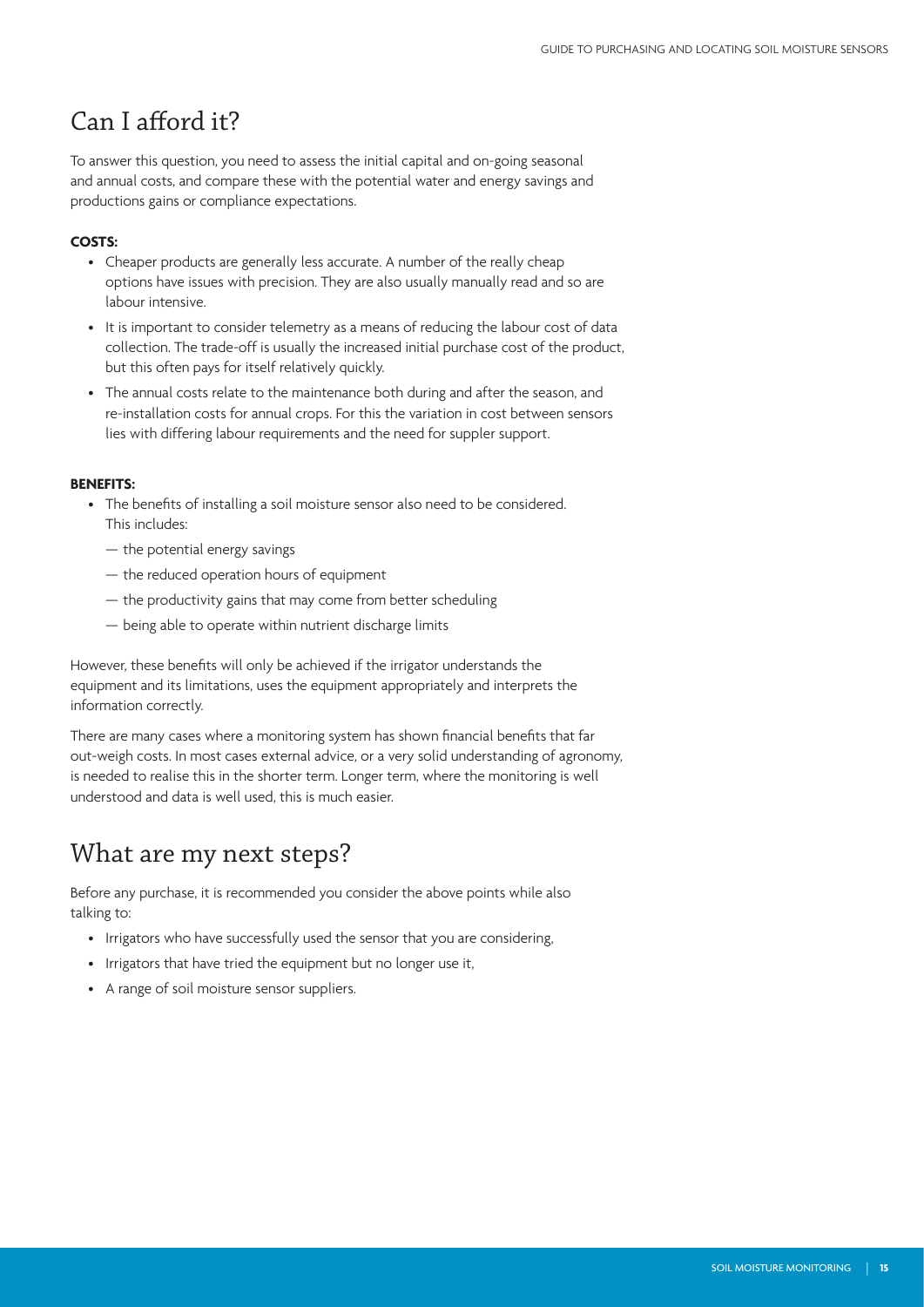## Soil moisture monitoring methods

### Gravimetric soil moisture determination

To measure gravimetric soil water content  $(\theta_g)$ , take a small soil sample (about 50gm) and weigh it (M<sub>wet soil</sub>), dry the sample in an oven (105  $\pm$  5<sup>°</sup>C) for 24 hours (until the mass stabilises at a constant value) and then weigh it again (M<sub>dry soil</sub>). If the soil samples contain organic matter, oxidation may occur at 105˚C and some organic matter will be lost. Lowering the oven temperature from 105 to 70˚C avoids significant loss of organic matter. The weight difference is the amount of water contained in the sample.

$$
\theta_g = \frac{M_{wet soil} - M_{dry soil}}{M_{dry soil}} = \frac{M_{water}}{M_{dry soil}}
$$

Volumetric soil water content  $(\theta_v)$  represents the fraction of the total volume of water (V<sub>water</sub>) contained in total volume of soil (V<sub>soil</sub>), where, V<sub>soil</sub> is the volume of  $dry$  soil  $+$  air  $+$  water in the sample.

$$
\theta_v = \frac{V_{water}}{V_{soil}}
$$

The relationship between gravimetric and volumetric soil water content is:

$$
\theta_v = \frac{V_{water}}{V_{soil}} = \frac{\frac{M_{water}}{p_{wait}}}{\frac{M_{soil}}{p_{soil}}} = \frac{M_{water}}{M_{soil}} - \frac{p_{soil}}{p_{water}} = \theta_g \frac{p_b}{p_w}
$$

Where  $p_b$  is the bulk density of dry soil and  $p_w$  is the water density.

Accuracy: Accuracy is very dependant on the amount of care taken, but ±1-2% can be achieved.

**Advantages:** If undertaken carefully this method can be very accurate for all soil types. Gravimetric measurements are the standard with which all other methods are compared to and often used to calibrate equipment or determine a soil's water holding capacity.

**Limitations:** The time, process and destructive sampling method means repeat or realtime measurements are not possible. It is therefore not a practical option for irrigation scheduling. Water contents for stony soils can also be misleading unless they are adjusted for stone content.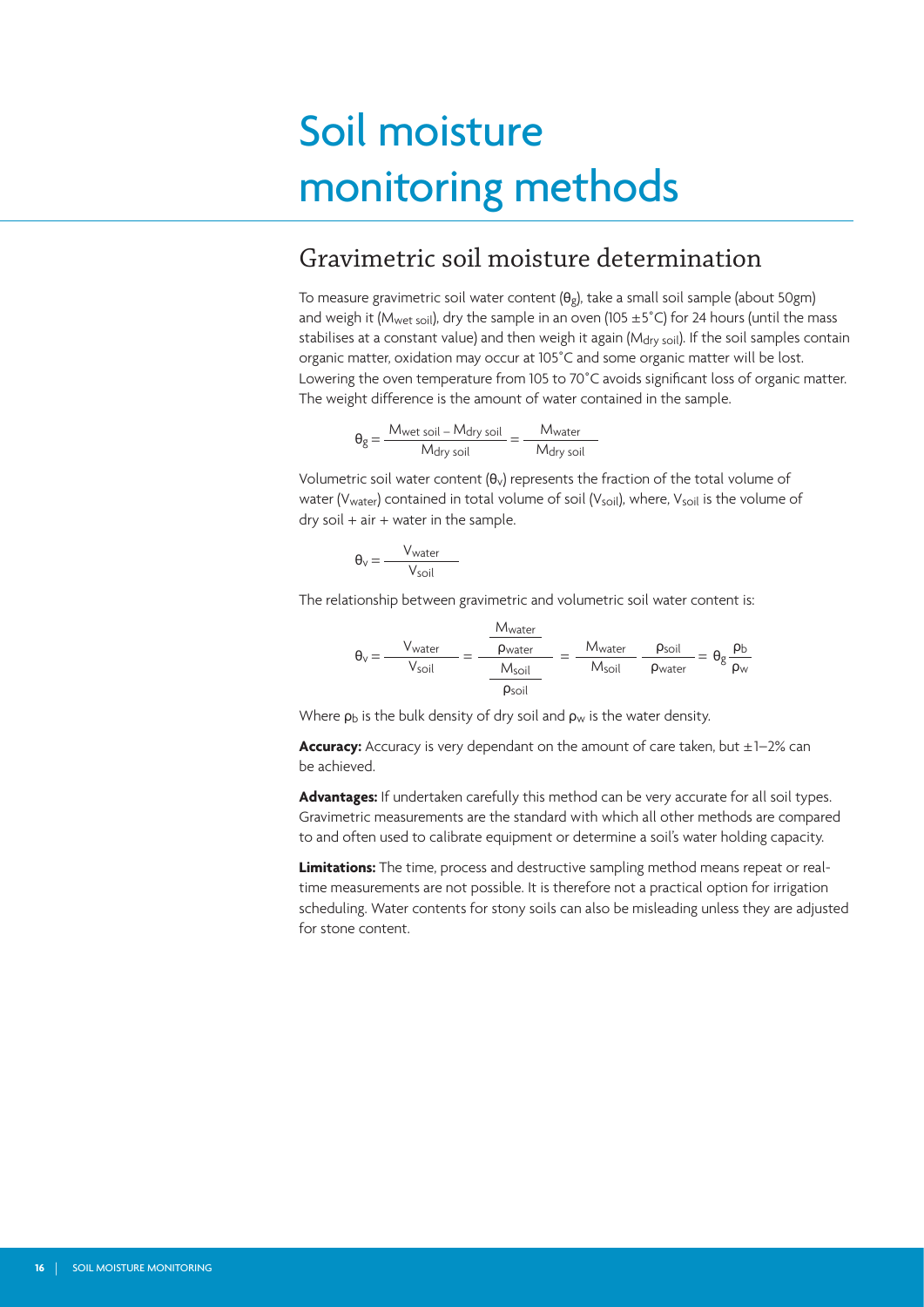### Neutron moderation

This method is based on the interaction between high-energy (fast) neutrons and hydrogen atoms in the soil. Neutron probes are the tool used to determine soil water content by neutron moderation.

The neutron probe consists of an electronic gauge, a connecting cable, and a source tube containing both the nuclear source and detector tube. Measurements are made by lowering the probe down an access tube (usually made of either aluminium or steel) to the measurement depth. When the source tube is lowered into the access tube, high speed neutrons are emitted from the nuclear source and scattered into the soil. These collide with the hydrogen atoms present in soil water. Through this collision the neutrons lose their energy and become low energy 'slow' neutrons. The number of slow neutrons returning to the source detector are counted, and the soil moisture content then determined from calibration curves that relate the volumetric soil water content with counts. This process can be repeated at several depths to give measures of soil water down the soil profile.

**Installation:** Access tubes are installed in an appropriately sized auger hole, however for gravel soils a steel tip has to be placed at the bottom of the tube and then driven in. The depth to which the tube is installed relates to the crop root zone, noting soil moisture also needs to be measured below the crop root zone to monitor if drainage has occurred. Ideally the tubes have minimal wall thickness, just large enough for the probe to fit in without an air gap, and are made of materials that do not 'slow' the neutrons. Installing tubes by placing them in an over-sized hole and backfilling is not recommended because it often results in voids adjacent to the tube. It is also difficult to get a truly representative sample of the soil through this method. To avoid surface water flowing down the side or inside of the access tube, it needs to be covered with a cap.

**Accuracy:** Neutron probes measure between 0 and 60% volumetric soil moisture with ±0.5% accuracy. When calibrated they are a very accurate method and sample a sphere of between 150–700mm radius. Accuracy depends on the number of slow neutrons counted and the count duration (for most soil types the standard is 15 seconds).

**Advantages:** Neutron probes are suitable for any crop and any soil type. As they are highly accurate across a wide range of conditions they are ideally suited to calibrating sensors.

**Limitations:** Precautions are necessary when using the equipment. A licence is also required to operate a neutron probe in New Zealand, and it requires a shield due to it being a radiation-emitting device. When the soil water content is high, neutrons are not able to travel far before being 'slowed'. In this situation around 95% of the counted neutrons come from a relatively small soil volume, a 150mm radius. However, in a dry soil the sampling radius is much larger, up to 700mm. Therefore, the measured soil volume varies with water content. It is difficult to use a neutron probe effectively in less than 200mm of soil depth because some neutrons escape from the soil surface into the air affecting the count. However, it is possible to apply a surface calibration to account for this. Due to the expense of this equipment, these devices are rarely used for continuous monitoring.

#### **Example sensors:**

- Troxler Model 4300
- CPN International 503DR Hydroprobe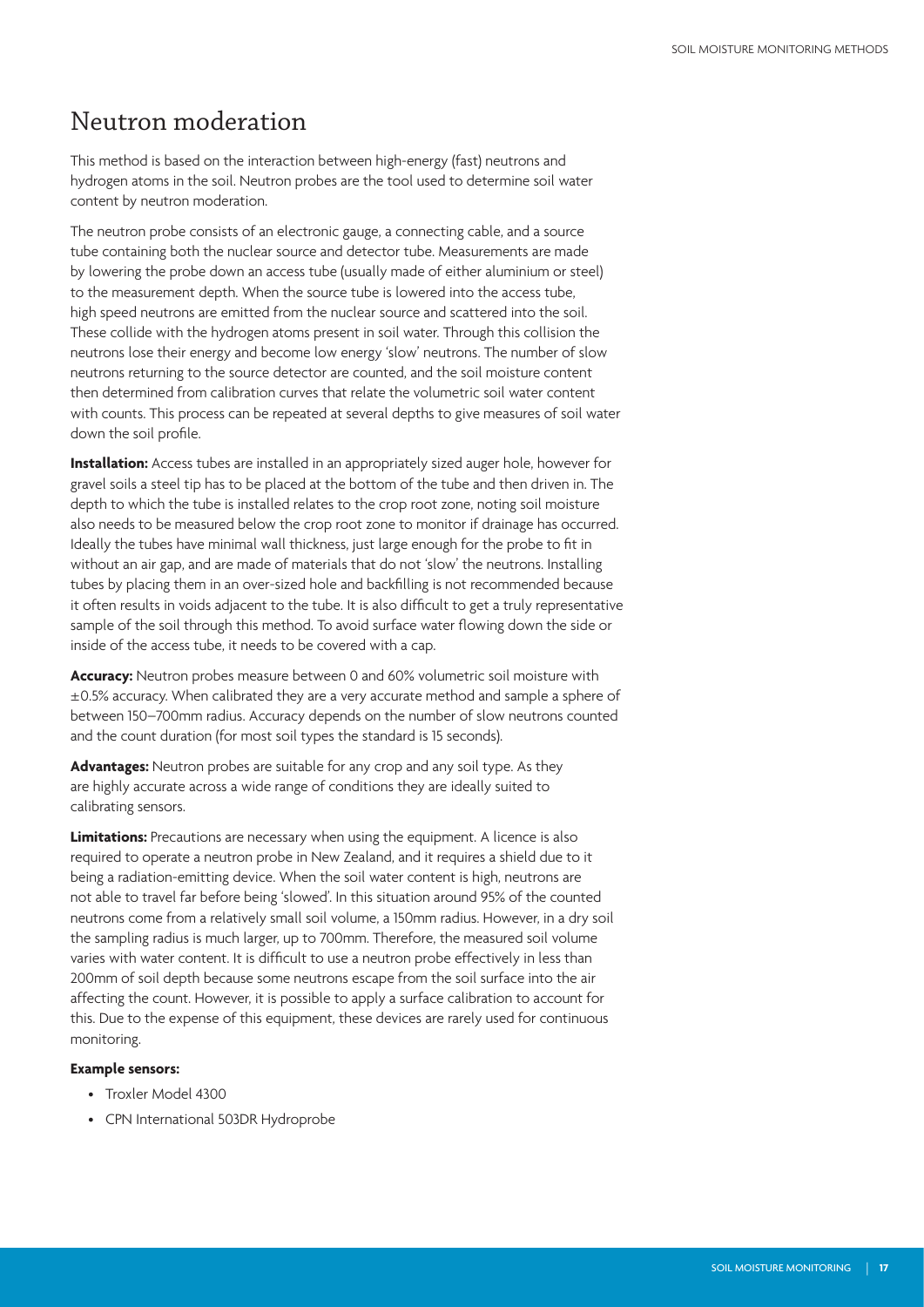## Dielectric methods

Electromagnetic waves travelling through soil are affected by Electrical Conductivity, Dielectric Permittivity and Magnetic Permeability. Dielectric methods estimate the soil moisture content by measuring the soil bulk permittivity (the dielectric constant). A soil's permittivity value is predominantly influenced by the amount of water it holds as the dielectric constant of water (around 80) is much larger than minerals (three to five) and air (one), the other components of soil.

For moisture contents below 50% there is an empirical relationship that can be used to determine the dielectric constant of most soils regardless of mineral composition and texture. The relationship is between the moisture content and the sensor output signal – time, frequency, impedance or wave phase. However, for higher moisture contents, organic or volcanic soils, a specific calibration may be required.

Soil dielectric methods are becoming widely adopted because they have almost instantaneous measurements, require limited maintenance, and can provide continuous readings. A range of different methods used are described below.

#### **TIME DOMAIN REFLECTOMETRY (TDR)**

TDR techniques estimate soil water content using the two-way travel time of an electromagnetic signal passing along a probe buried in soil. An electrical signal is applied to the waveguides of the probe (usually between two and four are used), travels along its length and is then reflected back to the TDR control unit. The time taken for the signal to return varies with the soil dielectric, the water content of the soil surrounding the probe. By measuring the travel time, the dielectric constant of the soil can be estimated to give a measure of soil water content. By observing this waveform, a number of properties of the soil can be determined. Water content can relatively easily be differentiated from other effects on the waveform.

**Installation:** TDR sensors require two to four rods (waveguides) installed in the soil parallel to each other. Generally, they are separated by 50mm and vary in length from 50mm to 1000mm. The rods can be made of any metal and must be installed carefully to ensure there are no air gaps between the sensor and the soil. Some manufacturers recommend placing the rods in a pilot hole and then backfilling the hole with slurry to ensure a tight fit. However, as the slurry is not representative of the surrounding soil, readings taken using this method will not truly reflect the soil being measured.

**Accuracy:** TDR's can measure between 0% and 100% volumetric soil moisture content with ±0.5% accuracy in the field. They sample a sphere of up to 200mm radius around the probes, depending upon design and wavelength geometry.

**Advantages:** TDR's allow non-destructive and repetitive measurements of soil moisture at a point in the profile. The methodology uses a time based relationship to derive readings of soil moisture and is therefore not subject to electrical errors (current and voltage). For the majority of soils, the TDR method is generic meaning no soil-specific calibration is required. As a result, TDR's are frequently used to calibrate other sensors. This method works particularly well for loam soils.

**Limitations:** As good contact between the sensor (rods) and surrounding soil is essential, measurements in stony soils can be extremely challenging. Also in stony soils, the rods are frequently bent when inserted, and so are no longer parallel. Careful installation is critical to minimise both these issue. This method is also challenging for measuring very dry soils as cracks and air gaps can form around the rods when they are inserted. It is also problematic for measuring shrink-swell clays. When these soils dry-out they can shrink away from the rod leaving an air gap. However, if irrigation is being correctly scheduled neither of the above limitations should be an issue as the soils should never dry out to this extent. TDR sensors are relatively expensive and sample a relatively small volume of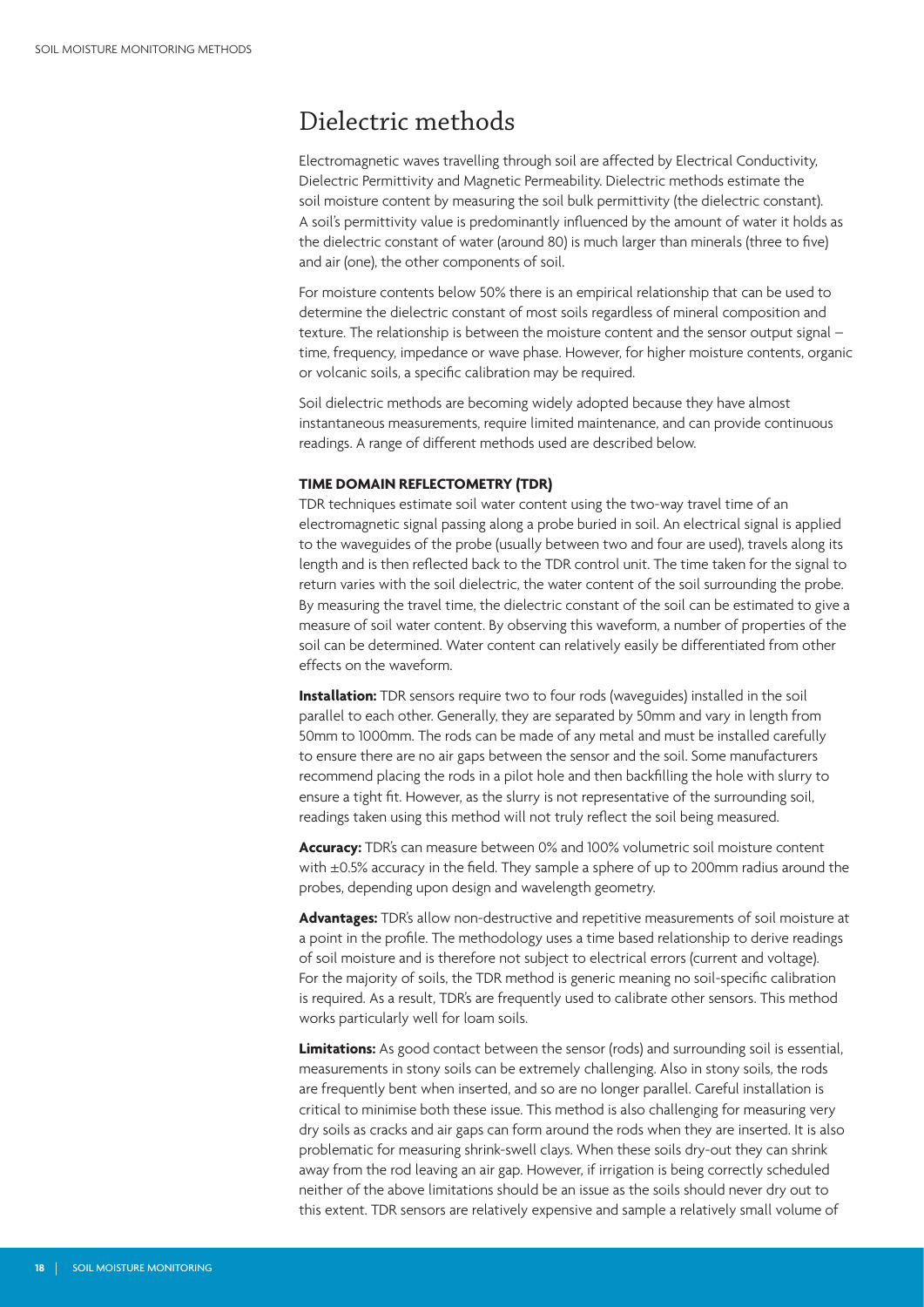soil, the actual volume being determined by the wave guide geometry. While this method can be used for real-time monitoring, due to its expense, it is generally considered a research or calibration tool.

#### **Example sensors:**

- Campbell Scientific TDR-100
- TRASE System I
- Acclima TDR-315

#### **CAPACITANCE SENSORS**

Capacitance sensors consist of two or more electrodes in the form of plates, rods or rings around a cylinder, that are then imbedded in the soil. They use capacitance to measure the dielectric permittivity of the soil. When the amount of soil water changes, the sensor measures a change in capacitance (from the change in dielectric permittivity). Circuitry inside some sensors changes the capacitance measurement into a proportional millivolt output. Other configurations are like a neutron probe. An access tube made of PVC is installed in the soil and the sensor placed inside this at a fixed depth. Capacitance sensors can be very susceptible to electrical errors as soil electrical properties can change with compaction, temperature, water content and ion concentration.

**Installation:** Capacitance sensors are installed using a variety of methods. Some are installed in a similar way to a neutron probe, an access tube, and readings are taken through the sensor being lowered down or permanently located in the access tube. Others are permanently installed in the soil. As with TDR good soil-sensor contact is crucial.

**Accuracy:** Capacitance sensors can measure volumetric soil moisture content with  $\pm$ 1–2% accuracy, if they are calibrated. However more typically accuracies of  $\pm$ 4–5% are achievable. They sample a sphere of about 100mm radius, however 95% of the measurement is within 50mm.

**Advantages:** Capacitance sensors are more flexible in their design than TDR's so can be adapted for a range of scenarios. They are also relatively inexpensive when compared to TDR, due to the less complex and costly electronics. The capacitance method is a widely used soil technique in commercial agriculture, agricultural research and environmental monitoring.

**Limitations:** As good soil-sensor contact is required these sensors can have the same issues as TDR with stony and dry soils, and shrink-swell clays. These can be overcome with good installation. For accuracy, due to the changing electrical properties of soils (compaction, water content and ion concentration), calibration is essential. Capacitance sensors are also susceptible to temperature changes and readings need to be adjusted for this. Some sensors self-calibrate for this. There are a large number of capacitance sensors on the market and the performance of these varies greatly.

#### **Example sensors:**

- Aquacheck classic & sub-surface
- Aquaspy Vector Probe
- Decagon 5TM, 5TE & 10HS
- Delta-T PR2 Profile Probe, SM150, SM300 & WET2
- Envirotek Enviro-pro
- IMKO PICO-PROBE, TRIME-PICO 32, 64 & IPH/T3
- Sentek Diviner, EnviroSCAN & Drill & Drop probes
- Spectrum WaterScout SM 100 & SMEC 300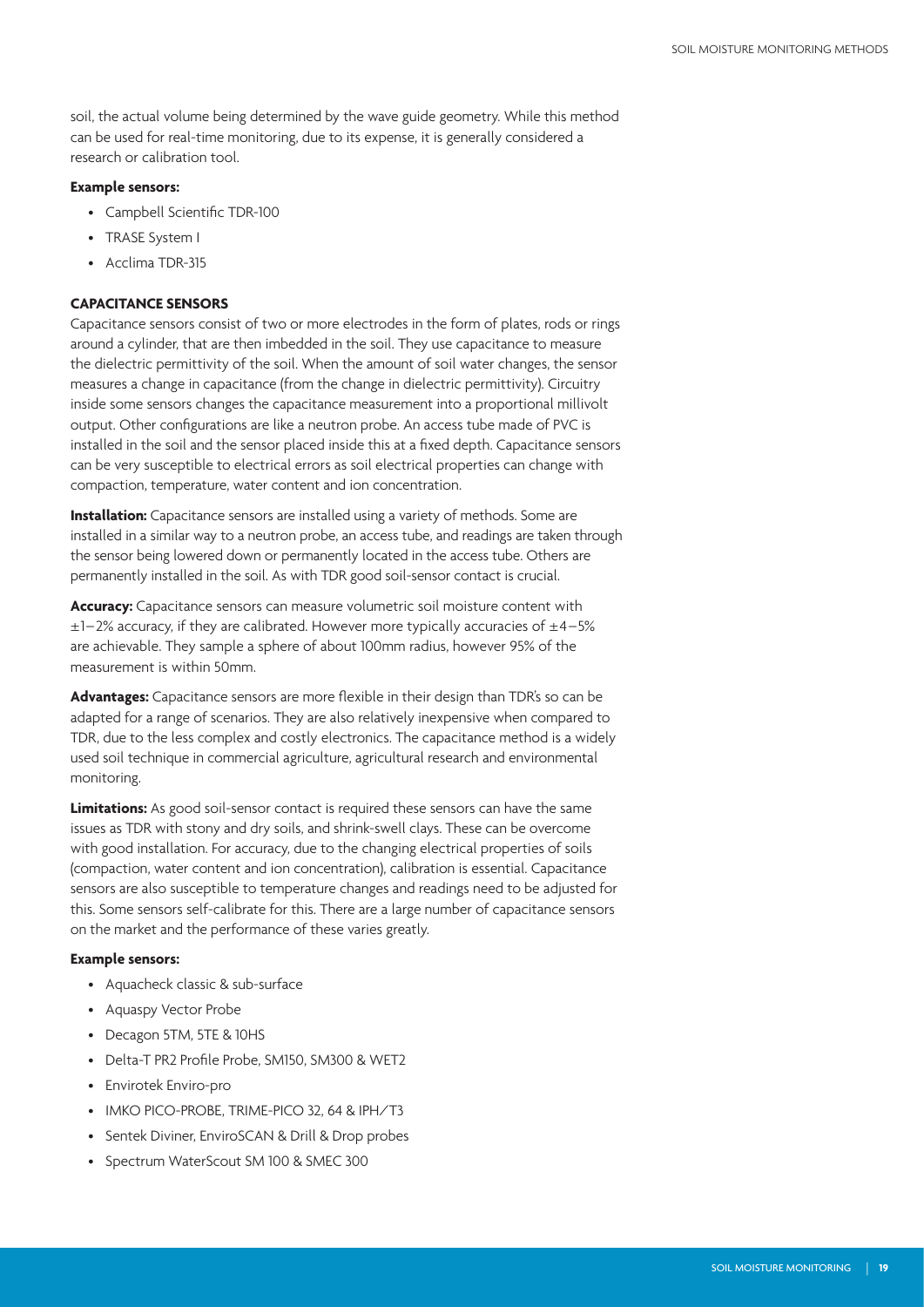#### **TRANSMISSION LINE OSCILLATOR SENSORS**

An oscillator circuit is connected to the rods that are embedded in the soil, with an oscillator state change triggered by the return of a reflected signal from one of the rods. The two-way travel time of the electromagnetic waves that are induced by the oscillator on the rods varies with changing dielectric permittivity. While this is the same measurement principle as TDR, it is prone to additional error caused by electrical conductivity between the rods, with the electronics unable to differentiate between the influence on wave travel time caused by dielectric permittivity and electrical conductivity. Some of the better sensors using this method correct for this internally by measuring this electrical conductivity, and correcting wave travel time, leaving just the effect of dielectric permittivity.

**Installation:** These sensors have a number of rods which are installed in the soil parallel to each other. Generally, they vary in length from 100 to 300mm. The rods can be made of any metal and must be installed carefully to ensure there are no air gaps between the sensor and the soil. As with TDR good soil-sensor contact is crucial.

**Accuracy:** These sensors can measure volumetric soil moisture content with ±1–5% accuracy if they are field calibrated however more typically accuracies of 3–5% are achievable. They sample a sphere of about 100mm radius, however 95% of the measurement is within 50mm.

**Advantages:** These sensors are relatively inexpensive and are suited to applications where precision is not required.

**Limitations:** As good soil-sensor contact is required these sensors have the same issues as TDR with stony and dry soils, and shrink-swell clays. These can be overcome with good installation. For accuracy, due to the changing electrical properties of soils (compaction, water content and ion concentration), calibration is essential. However, the better sensors measure these properties and self-correct their outputs accordingly.

#### **Example sensors:**

- Campbell Scientific CS650, CS616 & Hydrosense
- Delta-T ML3 Thetaprobe
- Spectrum FieldScout 100 & 300
- Stevens Hydra Probe II

#### **TIME DOMAIN TRANSMISSION (TDT)**

TDT measures the time for an electrical pulse to travel along a wire. Measurement requires an electrical connection at both the beginning and end of a wire to do this, either through the wire returning to the same electronic block or through having an electronic block at both ends.

True TDT sensors use only time measurements to determine the soil dielectric. However, some TDT sensors are a hybrid, they use an electrical measurement (voltage) in conjunction with time and are therefore subject to electrical errors as capacitance and transmission line oscillator sensors are.

**Installation:** TDT sensors are well suited to permanent installations (pasture and tree crops), however with good installation they can also be used for annual cropping. Good installation is critical to minimise sensor 'bedding-in' time. A trench or hole is dug to the required measurement depth, and the sensor then placed vertically at the bottom of it. Soil is then placed on both sides of the sensor, pressed firmly against the sensor to ensure there is good contact with no air gaps. The trench or hole is then backfilled taking care this is reflective of the soil profile, texture and density. As with all dielectric sensors care needs to be taken there is good soil to sensor contact, with no air gaps.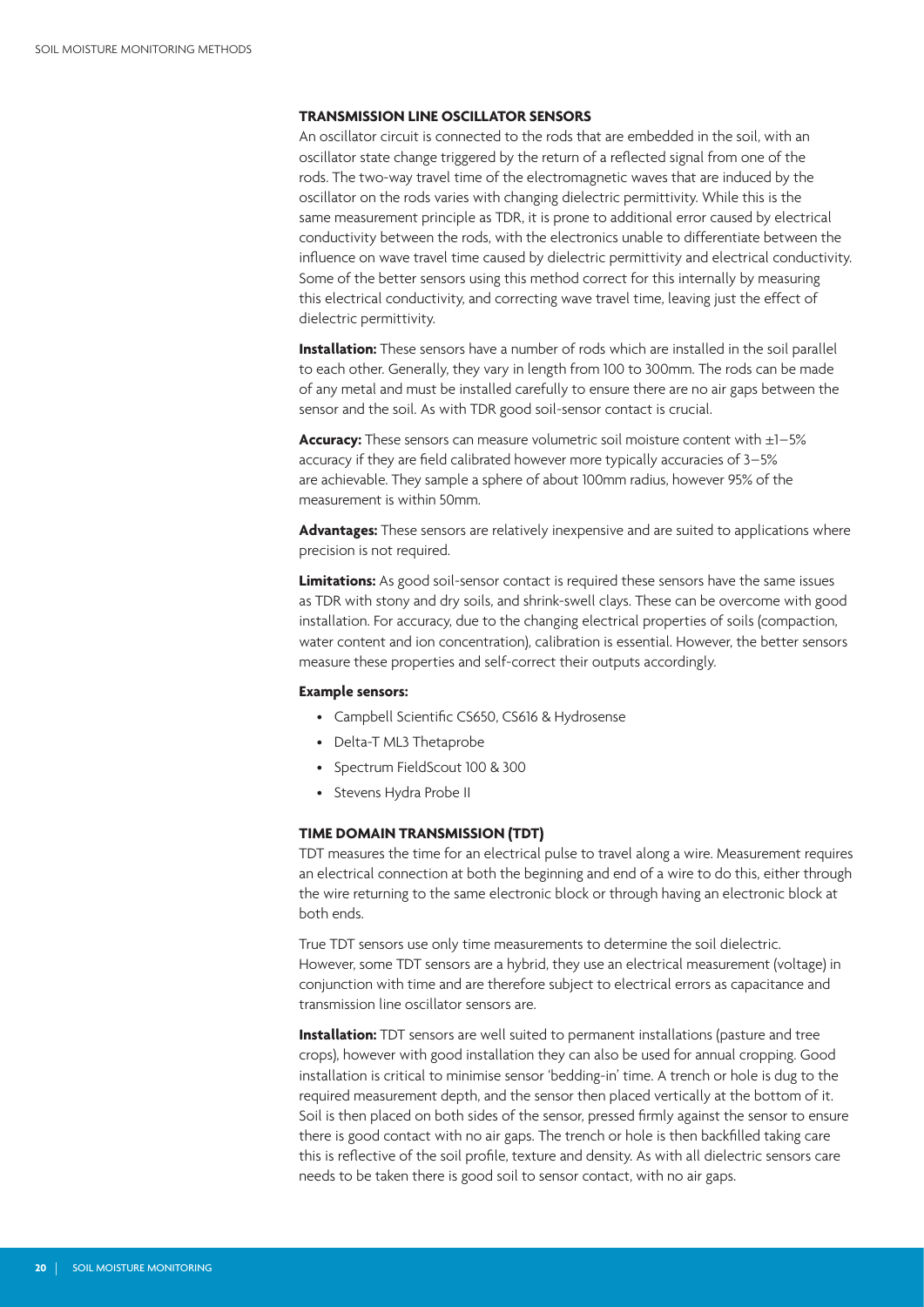After installation, time is often required for the disturbed soil to settle around the sensor. This can take some time depending on the soil conditions. The settling process can be accelerated by applying irrigation, ideally taking the soil to saturation each time. For pasture a heavy roll over the sensor location can also be beneficial.

**Accuracy:** TDT sensors measure average soil moisture over the sensor length to an accuracy of  $\pm 2$ % when calibrated however more typically accuracies of 3–5%. They sample a cylinder of about 10–50mm radius (depending on the transmission frequency) along the sensor length.

**Advantages:** TDT sensors are particularly suitable where there is a need to know the averaged soil moisture over a large sampling area rather than at a particular sampling point. The non-hybrid sensors have good precision. They are also relatively inexpensive.

**Limitations:** As good soil-sensor contact is required TDT has the same issues as TDR's with stony and dry soils, and shrink-swell clays. These can be overcome with good installation. For accuracy calibration is essential, particularly for hybrid sensors where the electrical properties of soils may influence electrical based measurements. The high level of soil disturbance required during installation can also create issues. A period of 'settling-in' is often required prior to sensor use. The length of time for this can be minimised through good installation.

#### **Example sensors:**

- Acclima
- Aquaflex
- Baseline (hybrid)

## Soil matric potential

#### **TENSIOMETERS**

Tensiometers consist of a porous ceramic cup and a sealed cylindrical tube connecting the cup to a pressure-recording device at the top of the cylinder. The porous ceramic cup acts as a membrane through which water flows. Water is drawn into the tensiometer from a wet soil and out of the tensiometer from a dry soil. In order for a tensiometer to work the ceramic cup and the cylindrical tube must be filled and then remain filled with de-aerated water. Once installed in the soil, the tensiometer will be subject to negative soil water potentials, causing water to move from the tensiometer into the surrounding soil matrix. This creates a negative potential or suction in the tensiometer cylinder, which is displayed on the gauge. Two types of tensiometer exist; meter-read and gauge read.

**Installation:** The best way to insert a tensiometer into the ground is using an appropriatesized auger. If the hole drilled is oversized the gap between the tensiometer and the soil must be filled to ensure water doesn't flow down through it and bias readings. In a stony soil, as the ceramic cup must remain in contact with the soil, it is often beneficial for a thin slurry of soil to be poured into the hole before inserting the tensiometer, however this must be done carefully so as not to bias the readings. Care should also be taken with the area surrounding the tensiometer, removing any depressions that may lead to ponding. Readings should be taken at the same time every day, and preferably in the early morning.

#### **GAUGE-READ TENSIOMETERS**

These tensiometers are read using a permanently attached pressure gauge.

Accuracy: Gauge-read tensiometers can measure soil tensions between of 0-100kPa. They sample a sphere of up to 50mm radius.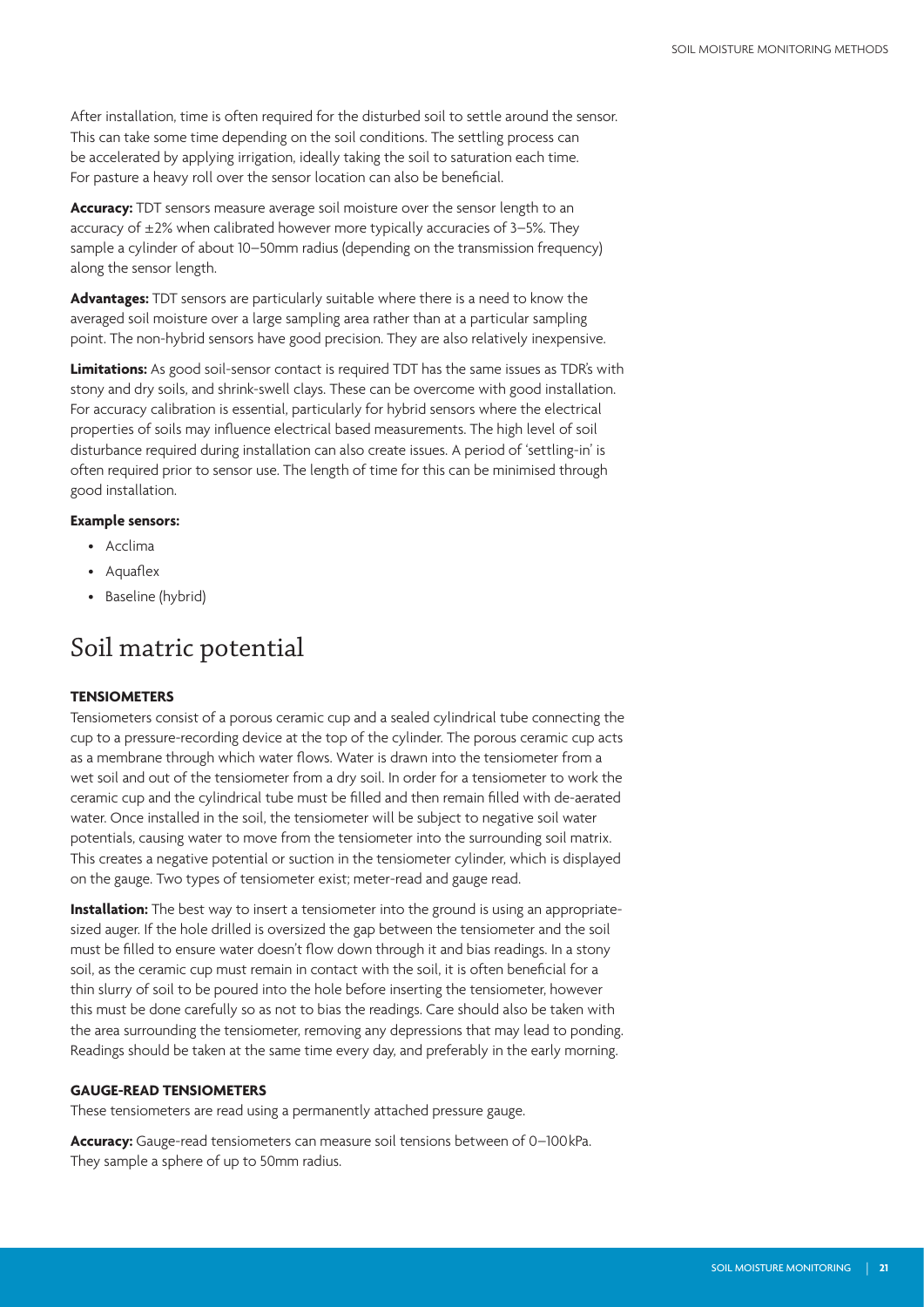#### **METER-READ TENSIOMETERS**

These tensiometers are read with a portable electronic vacuum gauge. A needle connected to the gauge is inserted into the rubber septum and the reading is displayed on the meter.

**Accuracy:** Meter-read tensiometer can measure soil tensions between 0–80kPa with up to ±1kPa accuracy. However, they become less accurate past 50kPa. They also ample a sphere of up to 50mm radius.

**Advantages:** Soil water tension accurately reflects plant stress and is an extremely representative measure of the plant's water needs.

**Limitations:** Readings can be difficult to convert to soil water content. This makes calculating the amount of irrigation to be applied challenging. Gauge-read tensiometers are typically more expensive than meter-read ones. Maintenance is essential as the water within the tensiometer must be regularly topped up.

#### **Example sensors:**

- Decagon T4, T8 & TS1
- Delta-T SWT4 & SWT5
- Irrometer R, P & LT
- 2900F QuickDraw, 2710L Standard & 2725ARL JetFill
- Skye Standard & Electronic

#### **ELECTRICAL RESISTANCE – GYPSUM BLOCK**

Electrical resistance soil moisture meters consist of two electrodes embedded in a porous medium. The electrical reading is proportional to the water content of the medium, which is related to the soil water matric potential of the surrounding soil. The output is expressed in kilopascals (kPa). The two most common types of electrical resistance blocks are gypsum blocks and granular matrix sensors.

Gypsum blocks consist of a pair of electrodes embedded in a block of plaster of Paris. Like a tensiometer, water is drawn into the block from wet soil and out of the block from dry soil. The electrical resistance of the block is proportional to its water content, which is related to the soil water suction of the surrounding soil. They work through applying an oscillating voltage and then measuring the alternating current through the gypsum block. A calibration curve is used to convert the current to the equivalent soil water tension.

**Installation:** To install a gypsum block, an appropriate sized auger is used to drill a hole to the required depth. The gypsum block is then soaked in water, to remove all its air pockets, and then inserted into the hole. As with tensiometers, good soil contact is required and care must also be taken when backfilling around and over the sensor area. It is also recommended that a small trench for the lead wires is dug before preparing the hole for the blocks, this will minimise any water movement along the wires to the sensor.

**Accuracy:** Gypsum blocks can measure soil tensions between 30 and 1500kPa with an accuracy of ±1kPa. They sample a sphere of up to 50mm radius.

**Advantages:** Gypsum blocks give good readings in moderately dry soils and loams. They also work well in saline conditions.

**Limitations:** Gypsum blocks do not work well in shrink-swell clays, coarse sands and gravels. For accuracy the outputs must also be corrected for temperature. Gypsum blocks can dissolve over time and therefore need to be recalibrated, or replaced, on a seasonal basis. Readings can be difficult to convert to soil water content which then makes calculating the amount of irrigation to be applied also difficult.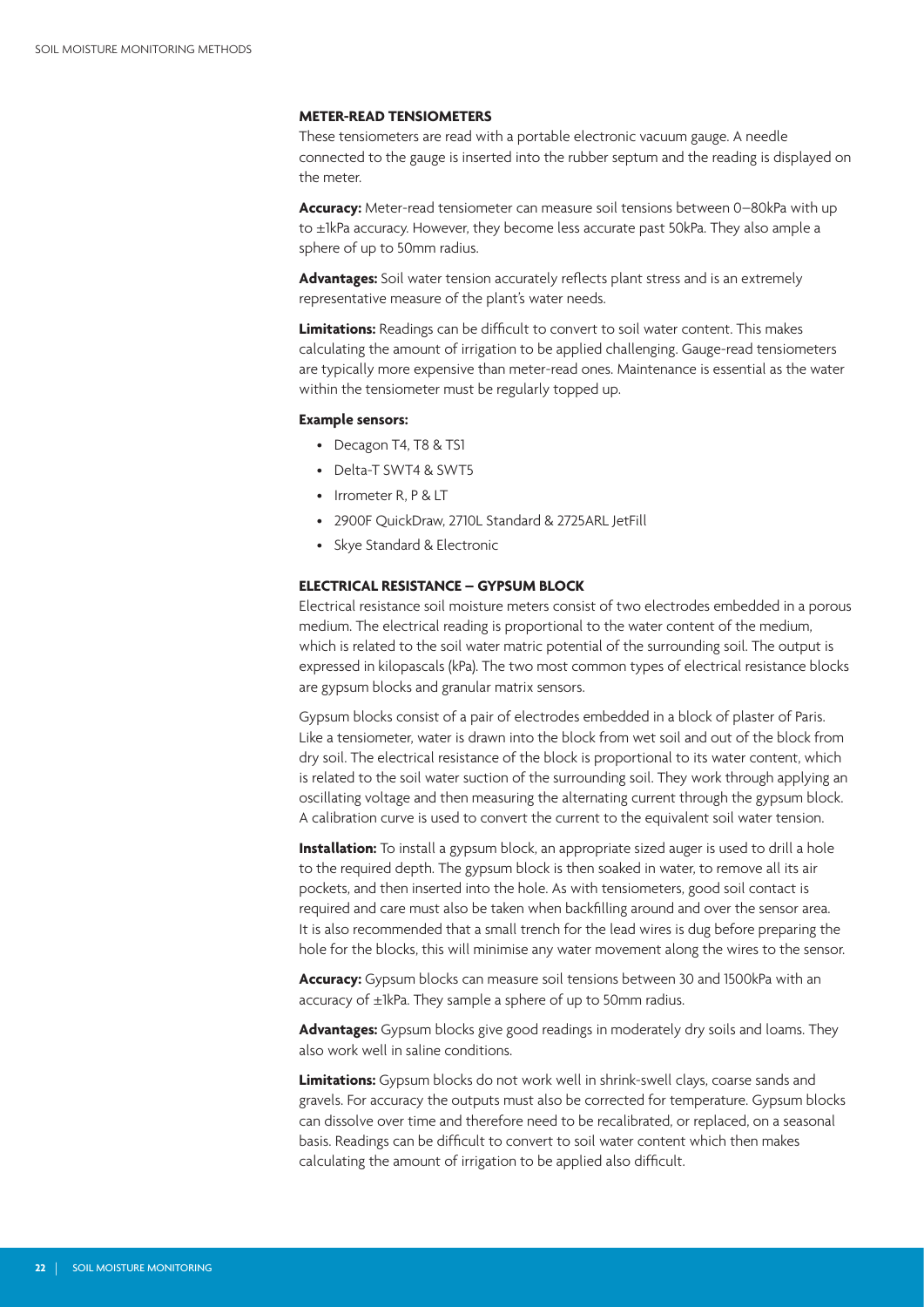#### **Example sensors:**

- Delmhorst KS-D1
- Frizzell Visual Soil Moisture Sensor & Hydrotec
- GB Lite (Watermark), GB Heavy & G-dot
- Willowbank Electonics Soil Moisture Probe

#### Heat dissipation

Water has a greater heat capacity (the amount of energy needed to increase the temperature by 1˚C) than soil. Therefore, if a wet soil and dry soil are subject to the same amount of heat energy, the temperature of the wet soil will not increase as much as the dry soil. Thermal heat probes use this principle. They consist of a porous block containing a heat source and an accurate temperature sensor buried at the required measurement depth. Heat energy is emitted from the heat source and the temperature sensor records the peak temperature increase over a given time period. The heat input and peak temperature change can then be used to calculate volumetric water content.

**Accuracy:** Heat Dissipation sensors to an accuracy of ±x%. They sample a sphere of up to 5mm radius

**Advantages and limitations:** This method is not affected by salinity. The probes have a small measurement sphere of about 5mm radius making them useful for high resolution spatial data gathering where many probes can be placed in a small area. Thermal heat sensors are suitable for the whole range of crops but are generally best suited to research work.

Limitations: It needs a sophisticated controller/logger to control heating and measurement operations alongside a comparatively large power source, particularly if readings are to be taken frequently. The probes have a small measurement sphere.

#### **Example sensors:**

• Campbell Scientific 229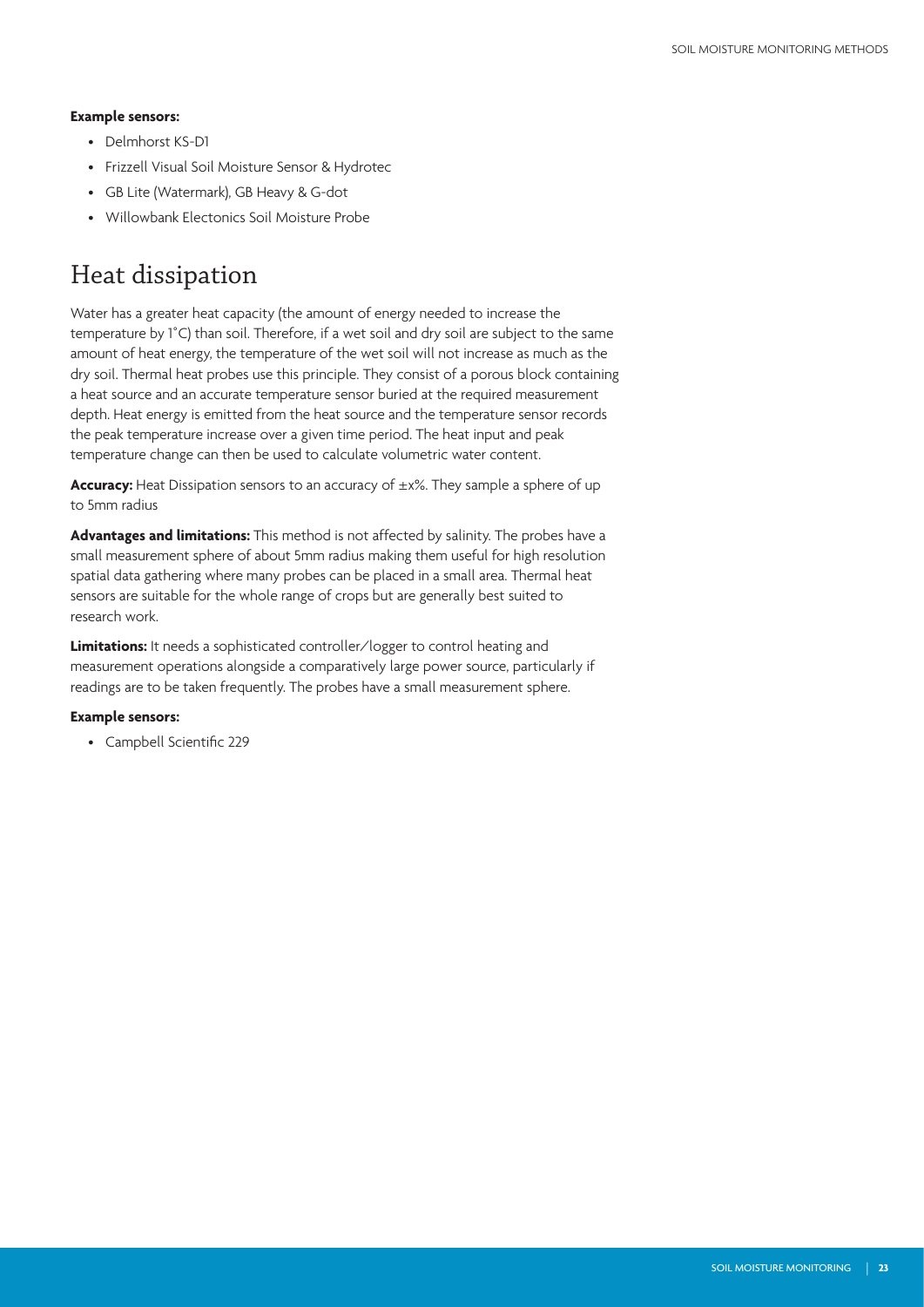| <b>NOTES</b> |  |
|--------------|--|
|              |  |
|              |  |
|              |  |
|              |  |
|              |  |
|              |  |
|              |  |
|              |  |
|              |  |
|              |  |
|              |  |
|              |  |
|              |  |
|              |  |
|              |  |
|              |  |
|              |  |
|              |  |
|              |  |
|              |  |
|              |  |
|              |  |
|              |  |
|              |  |
|              |  |
|              |  |
|              |  |
|              |  |
|              |  |
|              |  |
|              |  |
|              |  |
|              |  |
|              |  |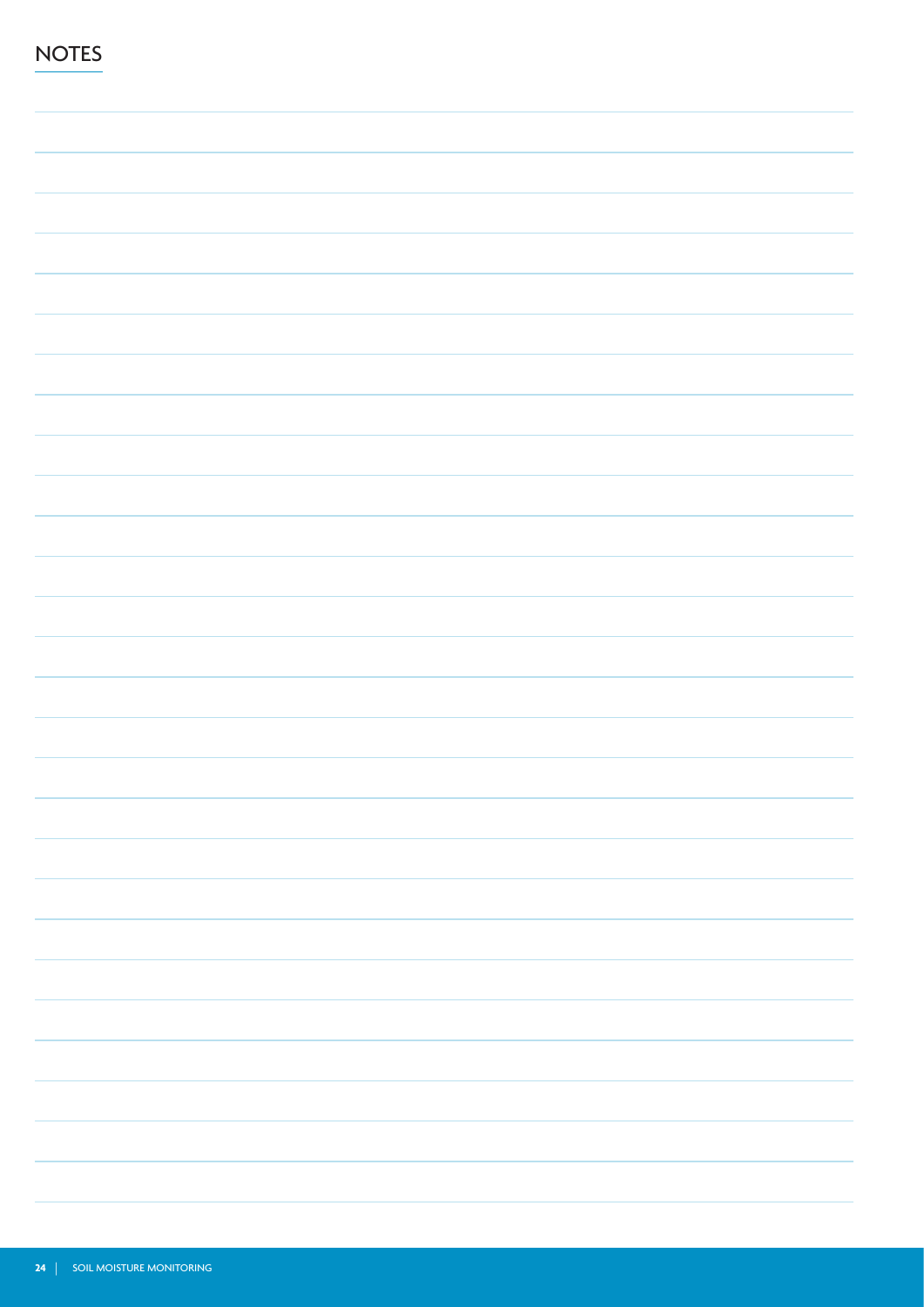#### **REFERENCES**

All photos © and courtesy of Fruition Horticulture, Harvest Electronics, Streats Instruments, Agrioptics, Hydroservices, and IrrigationNZ.

#### **DISCLAIMER AND COPYRIGHT**

The information provided in this publication is intended as a guide and reference resource only and should not be used, relied upon or treated as a substitute for specific professional advice. While Irrigation New Zealand Limited (including its officers, employees, contractors and agents) (INZ) has taken all due care in the preparation of the information in this publication, INZ cannot guarantee that every statement is factually accurate.

INZ makes no warranties, guaranties or undertakings as to results that may be obtained from information in this publication. You are solely responsible for the actions you take in reliance on the content provided in this publication.

INZ shall not be liable for any errors or omissions in the information or for any loss, injury, damages of any type (including and without limitation direct, indirect, special or consequential damages) or other consequence whatsoever that you or any person might incur as a result of your use of or reliance upon the information which appears in this publication.

The information contained in this publication may change, be added to, deleted or otherwise updated or amended without notice.

Except where expressly stated, the information in this publication is protected by copyright. You may not copy, reproduce, modify or distribute the publication or parts thereof in any way, other than a single copy for private use. Permission must be sort from INZ prior to reproduction of any material contained in this publication.

Any information that is referenced or links that are included in this publication are provided for your assistance and convenience. INZ provides no warranty or endorsement whatsoever and is not liable or responsible for the content or accuracy of any third party websites or publications.

Each page of this publication must be read in conjunction with this disclaimer and any other disclaimer that forms part of it.